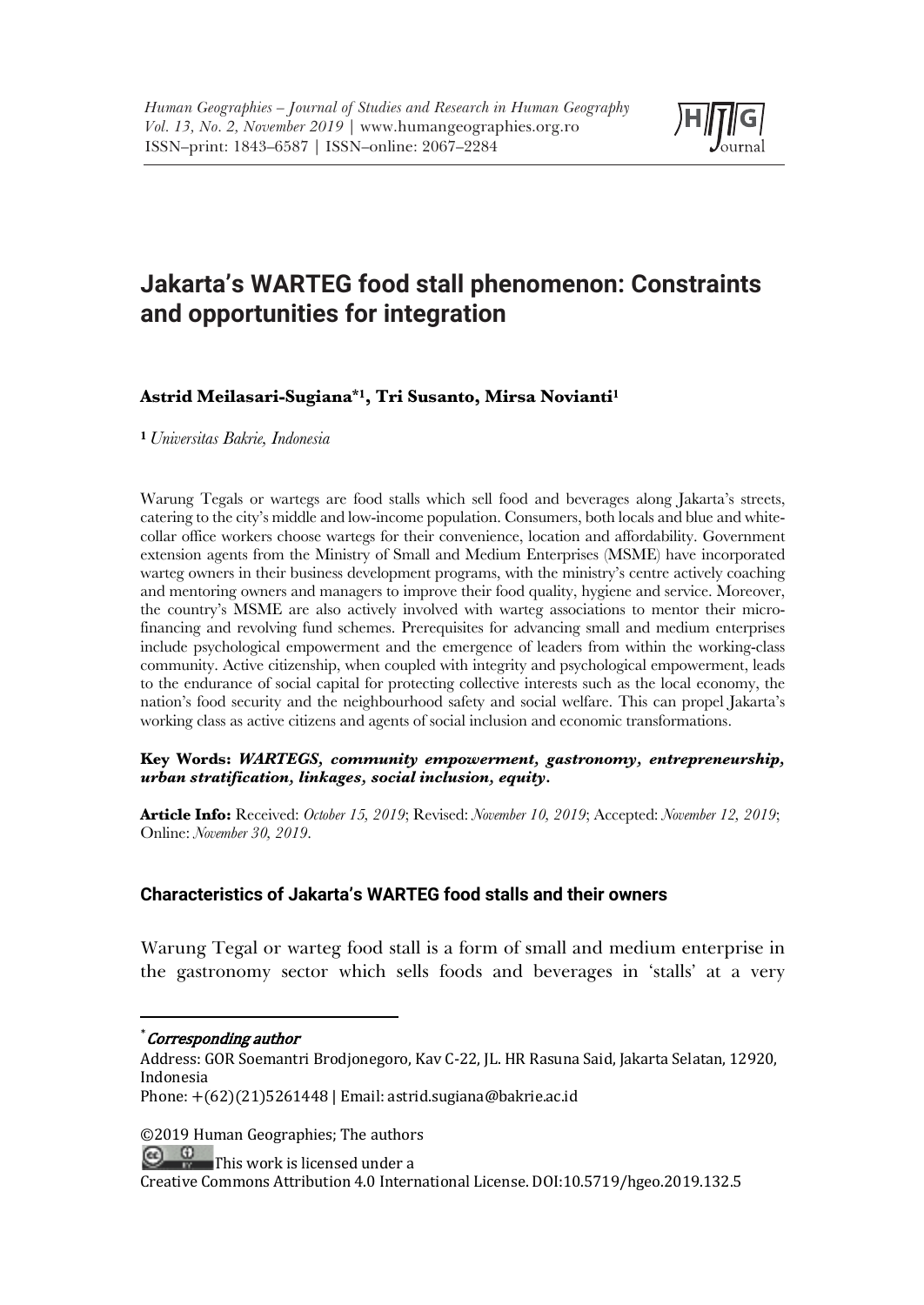affordable price for Jakarta's middle and low-income population. Wartegs are usually located along Jakarta's streets, occupying modest buildings with little facilities and amenities. Foods and beverages served in wartegs are simple, catering to the population's penchant for savoury, spicy and sweet dishes served with steamed rice and over-sweetened drinks. Simple dishes such as instant noodles, fried rice, fried chicken and tofu are served with tea, coffee or lime water.

Readily available Indonesian dishes such as satay (meat grilled in skewers), beef rendang (cooked beef in coconut milk), chicken gulai (cooked chicken in coconut milk and spices) and fish pepes (fried fish in coconut milk, spices and chilies) are on the menu, along with spicy stir-fried vegetables, assorted soups and steamed jasmine rice. Consumers, both locals and blue and white-collar office workers seeking low-cost meals, choose wartegs for their convenience, speed, strategic locations and affordability. There are currently 34,000 wartegs in Jakarta's urban agglomerations alone that are recorded by the warteg associations; thousands more are lining the streets of Jakarta unrecorded by both government institutions and private associations. Warteg owners receive plenty of income from their business, ranging from \$1,000 to \$7,000 per month, with employees and managers from their extended family members.

The size of income depends on the location, business size and number of wartegs owned by the family. Extended family members take turn coming to Jakarta every three to four months from towns such as Tegal, Wonogiri, Purwokerto, etc. in Central Java to manage and work in the wartegs in Jakarta that are owned by the extended family. Some wartegs such as the Warung Padang Wartegs which sell spicy meals similar to those in the city of Padang, Sumatra and the Ayam Goreng Wartegs which sell fried chickens and ducks have franchises all over Jakarta and are owned, managed, and run by owners and employees from outside the extended family in a franchise manner. The warteg tradition in Jakarta was initiated by community members in the districts of Sidapurna and Sidakaton in the city of Tegal in the mid1970s. Warteg owners affiliate and incorporate themselves into associations called Koperasi Warung Tegal or Kowartegs across Jakarta. These warteg associations provide political endorsements, social support, and financial assistance to both owners and employees, with some providing additional functions such as that of savings and loans for members and non-members. The authors' research in Jakarta's warteg business incorporated one hundred warteg managers and employees located in East, West, Central and South Jakarta, ranging from owners, managers, chefs, chef assistants, attendants, waitresses and dishwashers.

Data was collected from May to August 2018. Figure 1 illustrates the opening hours of warteg stalls included in the sample. The opening hours show that wartegs aim to fulfil consumer demands for main meals during breakfast, lunch and dinner, as well as for in-between meals such as brunch and late-afternoon nourishments. Several wartegs in the samples are open twenty-four hours a day, catering to late-night blue-collar workers, after-dark migrant labourers and/or white-collar workers awaiting traffic jams to dissipate before returning home in suburban Jakarta. The ages of warteg owners are depicted in Figure 2.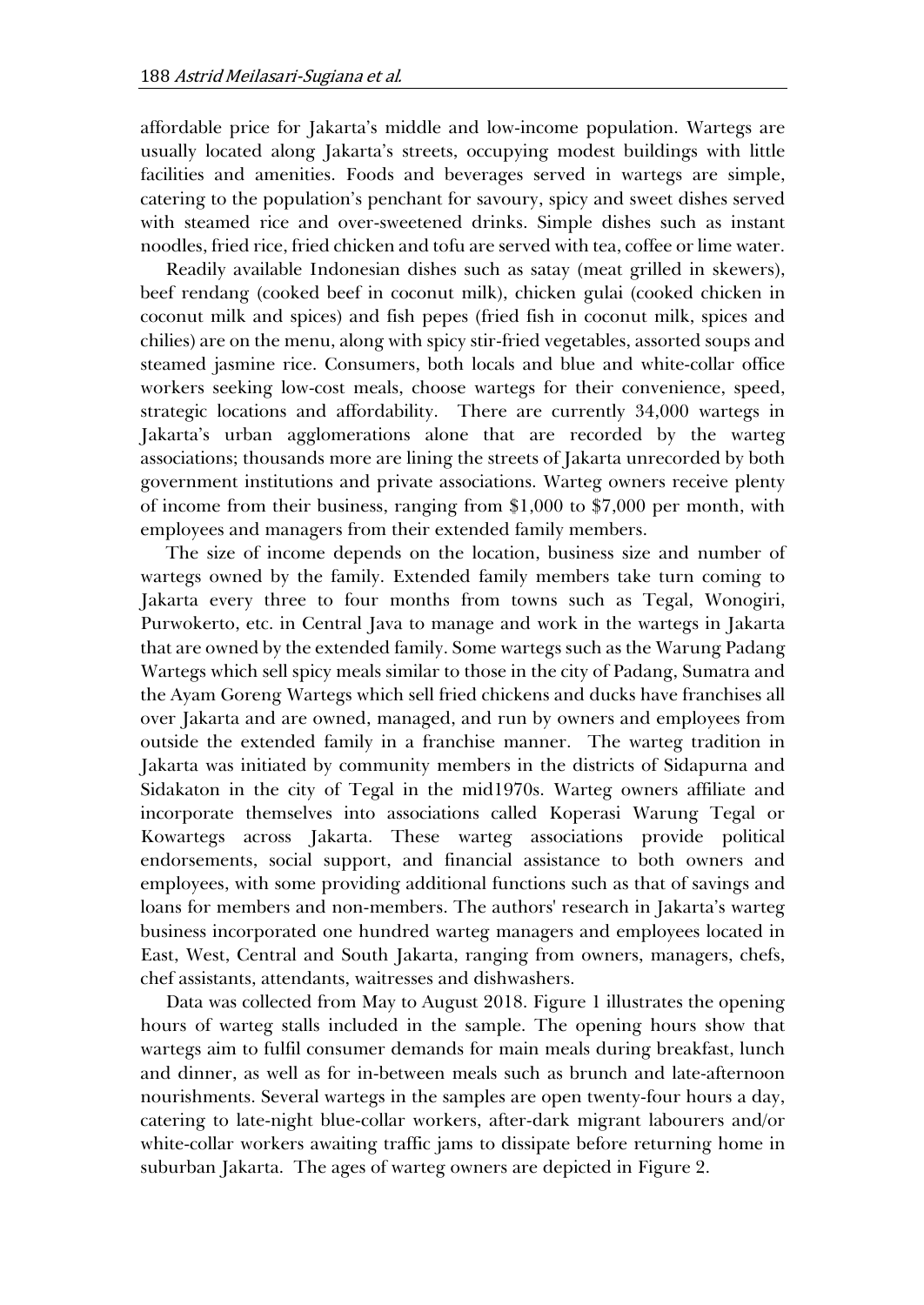

**Figure 1**. Warung Tegal opening hours



**Figure 2**. Age of Warung Tegal owners

Many warteg owners are between 49 to 60 years old. Resistance to interventions, change and development are commonplace among them. External interventions suggesting the need for more hygienic methods of cooking and utilising utensils have been met with resistance among owners aged between 49 and 60. In addition, changes and innovations in the warteg enterprise are most often introduced through external interventions by the government and private sector. Recently, young warteg owners and employees, in conjunction with government extension agents and social entrepreneurs, have teamed up and started using financial technology platforms such as GOFOOD and OVO in order for customers to pay online.

Moreover, the younger generation of warteg owners and managers have taken advantage of an online platform called WARTEG ONLINE to connect with farmers, raw material wholesalers, retailers, logistic transporters, motorcycle Ubers and even regular customers. This platform has proven to improve speed, strengthen business partnerships and allow owners to record their business operation. The educational attainment of warteg owners is depicted in Figure 3.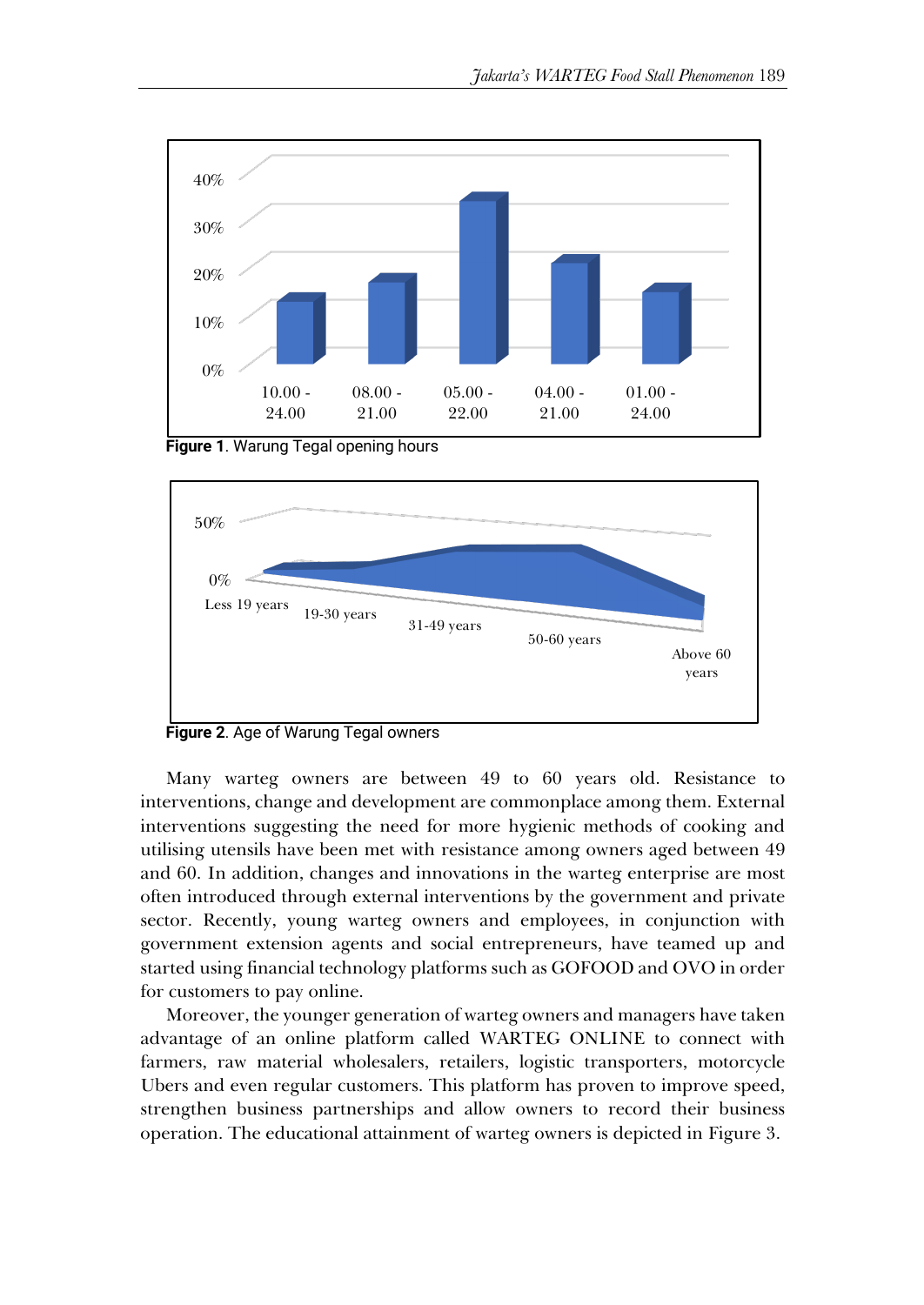

**Figure 3.** Educational attainment of Warung Tegal owners

Warteg owners and managers are relatively skilled in preparing various Indonesian dishes. Nonetheless, their quality and hygiene are substandard. Government extension agents from the Ministry of Small and Medium Enterprises in Jakarta have incorporated warteg owners in their business development programs, with its centre actively coaching and mentoring owners and managers to improve their food quality, hygiene and service.

Moreover, the country's Ministry of Small and Medium Enterprises is actively involved with warteg associations to mentor their micro-financing and revolving fund schemes. The Ministry has attempted to monitor and control the growth of wartegs in Jakarta, while also imparting grants to wartegs under its mentoring programs, hoping to initiate, secure and maintain a revolving fund scheme for their innovation and development. This is important to strengthen the business, improve service and food quality, and expand their potential and captive market. Cutthroat competition is ever-present. The roles of Bank Perkreditan Rakyat (BPR) or local private banks for the development of small and medium enterprises are crucial in providing owners with low-interest loans for their growth and development.

The need for collaborations with local government departments and social entrepreneurs to form a public-private partnership is inevitable. The income of the various warteg enterprises included in the sample is depicted in Figure 4. Incomes are quite wide-ranging, with the median monthly income being more substantial than the median monthly salary of Indonesia's civil servants at the lower echelons. Indonesia's warteg enterprise has proven to be effective for community empowerment, rural-urban linkages and local economic development. Jakarta's warteg industries have played important roles in decreasing the asymmetric relations between Indonesia's urban and rural areas by promoting rural-urban linkages and economic growth in rural areas where warteg owners originate.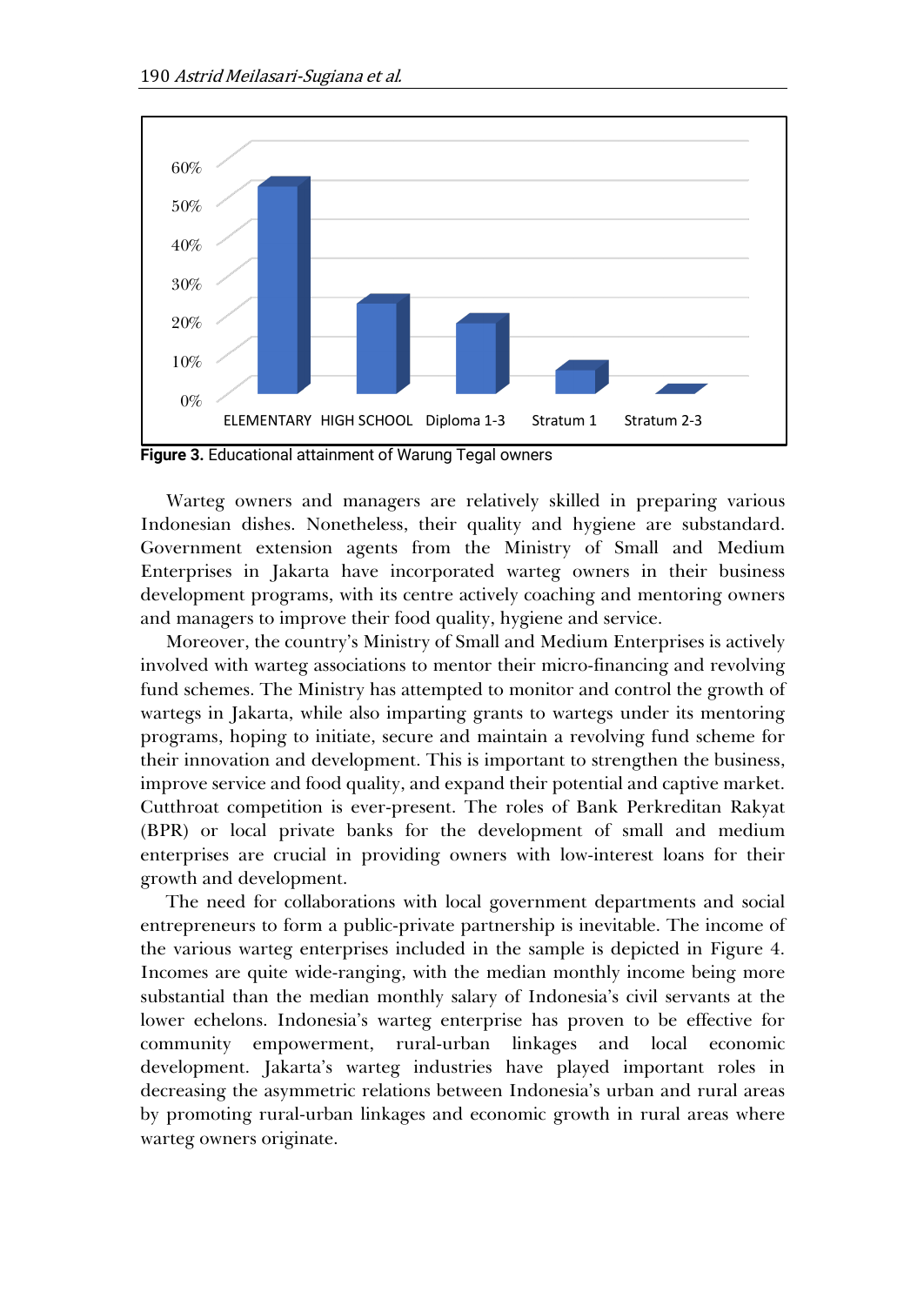

**Figure 4**. Monthly incomes

Local farm products such as rice, onion, garlic, chilli, and legumes are transported from rural areas in Central Java to Jakarta by both warteg owners and associations to be resold and utilised as food ingredients in stalls all over Jakarta and its vicinities. This is crucial for linking small scale rural producers to a broader market base and larger wholesalers and retailers outside their areas. This also stimulates a 'market-driven' production of products and services that are bottom-up, tailored to local opportunities and constraints, and purported by social capital across landscapes. Moreover, incomes generated this way have become a major source of funding and capital for developing farming and small businesses in Central Java through individual remittances.

The government, the private sector, and the NGO groups all have important roles to play. The private sector, with its interests in profit acquisition and the commercialisation of resources, can provide the urban working class with financial resources, vocational education, knowledge, skills, technology, and access to economic bases such as cooperatives for savings and loans and commercial banks for local economic development. The government, with its goals of economic and infrastructure development, is in charge of local and regional policies and legislations imparts land-use policies and strategic development plans, creates laws, and has the rights to govern, educate and mobilise the community through programs and projects.

The government needs to partner up with the private sector due to the government's lack of resources, skills and experience in the commercial sector. The NGOs, whose interests are to make money, to participate in regional development and to improve the living standards of the working-class community, can impart community members with knowledge, skills and access to national and international government networks. Nonetheless, NGOs also need to collaborate with the private sector to acquire commercialisation rights, experience and expertise. The presence of wartegs is crucial for the survival of the city's working-class and low-income groups. The Government of Indonesia, through the Ministry of Small and Medium Enterprises, has sought to diversify the menus available in wartegs for food security purposes.

Warteg owners and managers under the supervision of the ministry were taught to utilise and serve cassava, maize, corn and other local fruits and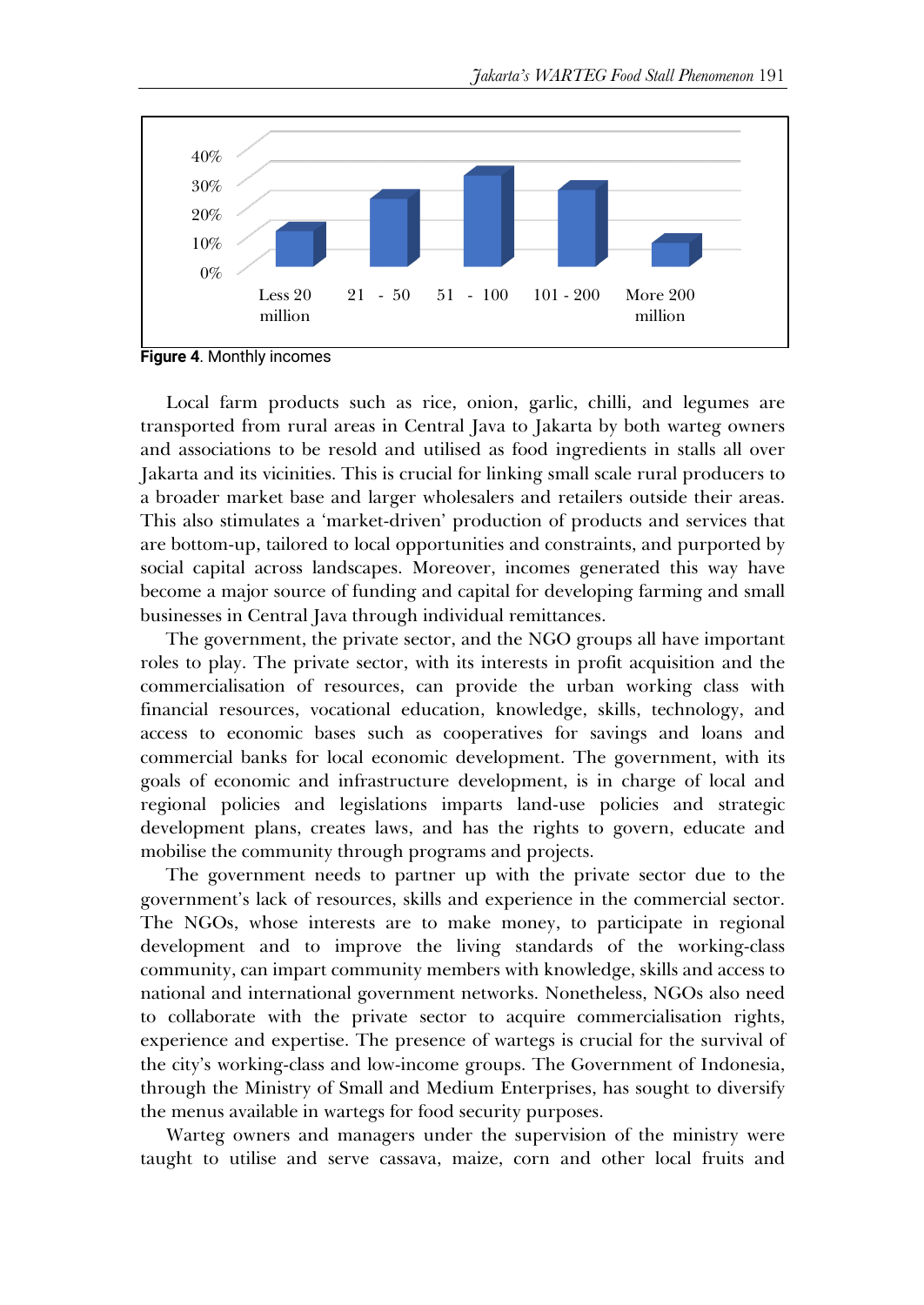vegetables endemic to the island to 'replace' the overutilization of rice, flour and imported ingredients such as beef, chicken and grains. This has resulted in the diversification of menu choices in some wartegs albeit the difficulties in replicating them in other districts due to the perceived antiquity of cassava, maize, corn, legumes and other endemic ingredients among Jakarta's population.

The degree of citizens' involvements, ranging from non-participation to sovereignty, can be categorized into manipulation, therapy, informing, consultation, placation, partnership, delegated power and citizen control (Sager, 1994). Manipulation and therapy are set up by the elites to substitute for genuine participation with the objectives of educating or curing the participants. While officials may inform and consult citizens, citizens still lack the power to ensure that their views will be heeded by the powerful. Placation is similar to tokenism. Tokenism is symbolic participation where the poor are given the opportunities to hear and voice their concerns since they have the right to advise, nonetheless the power holders ultimately have the right to decide.

Symbolic participation runs the danger of debasing citizen participation into rubber stamps. Partnership enables negotiations for trade-offs with traditional power holders. In the case of delegated power and citizen control, the urban working class obtain the majority of decision-making seats and full managerial power (Sager, 1994). Psychological empowerment in the form of self-awareness, self-confidence and self-motivation is crucial in obtaining other power bases such as social, political and economic power. A prerequisite in delegating power and instilling partnership for promoting small and medium enterprises is psychological empowerment and the ability to lead from within the working-class community. Psychological empowerment begins with the need to reward groups and individuals with recognition, validation, and differentiation for their stewardship in safeguarding collective interests within communities of social practice. Socially inclusive and psychologically nurturing communities practice self-confident individuals with benign character and stewardship who give back to the social and ecological landscapes.

Anchoring psychological empowerment initiatives within emerging social capital, just reciprocity and identity validation imbue community members with enduring confidence and a sense of meaning, importance and direction in their existence and everyday engagements. This, in turn, propels community members to take actions for safeguarding their social and ecological landscapes in the face of risks and unpredictable changes and adversities. Working-class community members are always appreciative of the recognition, respect and admiration received from others. Psychological empowerment also entails an understanding and appreciation for the need to become active citizens within the context of ethics and integrity marked by continuous reflections and contemplations. Active citizenship, when coupled with integrity and psychological empowerment, leads to the endurance of social capital for protecting collective interests such as the local economy, the nation's food security and the neighbourhood' safety and social welfare. Thus, Jakarta's working class can become active citizens and agents of social and economic transformations.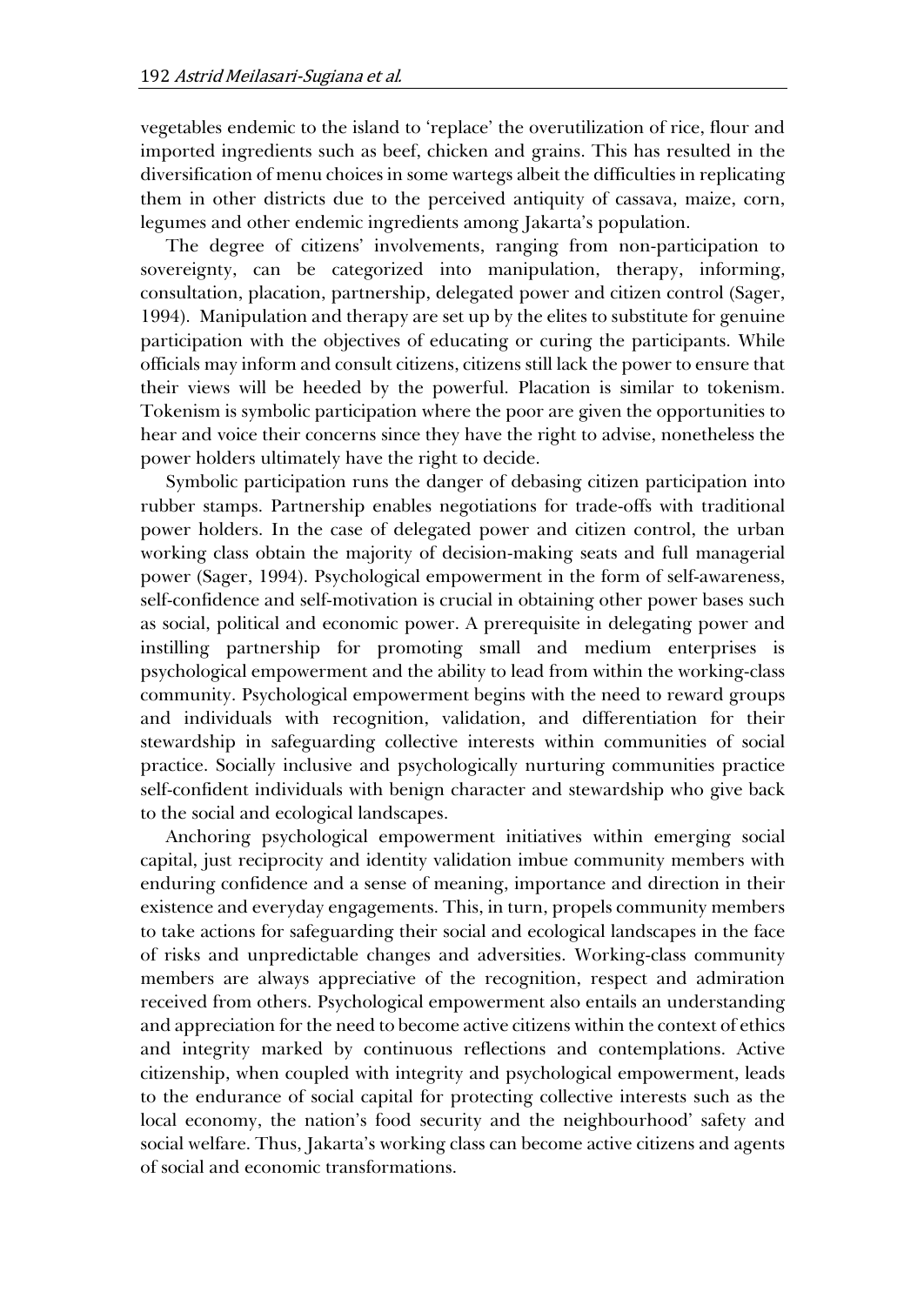### **Government policies for empowerment and inclusion through entrepreneurship**

In general, government officials and donor agencies perceive Jakarta's urban working class as homogeneous and impoverished. According to officials, it is such perceptions that lead to their reluctance to initiate entrepreneurial activities and engage in the region's service economy. Contending public interests, complicated institutional settings and external barriers such as political exclusion and social marginalisation also play a role in impeding an amicable atmosphere for developing the entrepreneurial culture among Jakarta's working class.

The difficulty for planners and officials to penetrate Jakarta's working-class and provide consistent legal, financial and entrepreneurial support for business startups has made officials and planners venture into new roles and positions as 'business partners', 'patrons' and 'social entrepreneurs' in conjunction with other stakeholders. Nowadays, government officials and planners practice community empowerment and business startup efforts in relation to a variety of special interest groups and regulatory systems. Moreover, planners and officials practice local economic development schemes under a variety of new or modified roles such as that of mentors, spokespeople, strategists, or technical staffs for parties to the regulatory and financial processes. In these intermediary roles, learning in process and knowledge in practice are instilled through the need to understand the field of actors and their interests within the potential for mutual satisfaction, mutual constraints and mutual enhancements. Hence, the need exists for mediation, formulating specific targets to be negotiated, creating conditions for control and subversion and maintaining the credibility and legitimacy of the foundations for mediations and negotiations.



**Figure 5**. A Warteg on the Side of a Street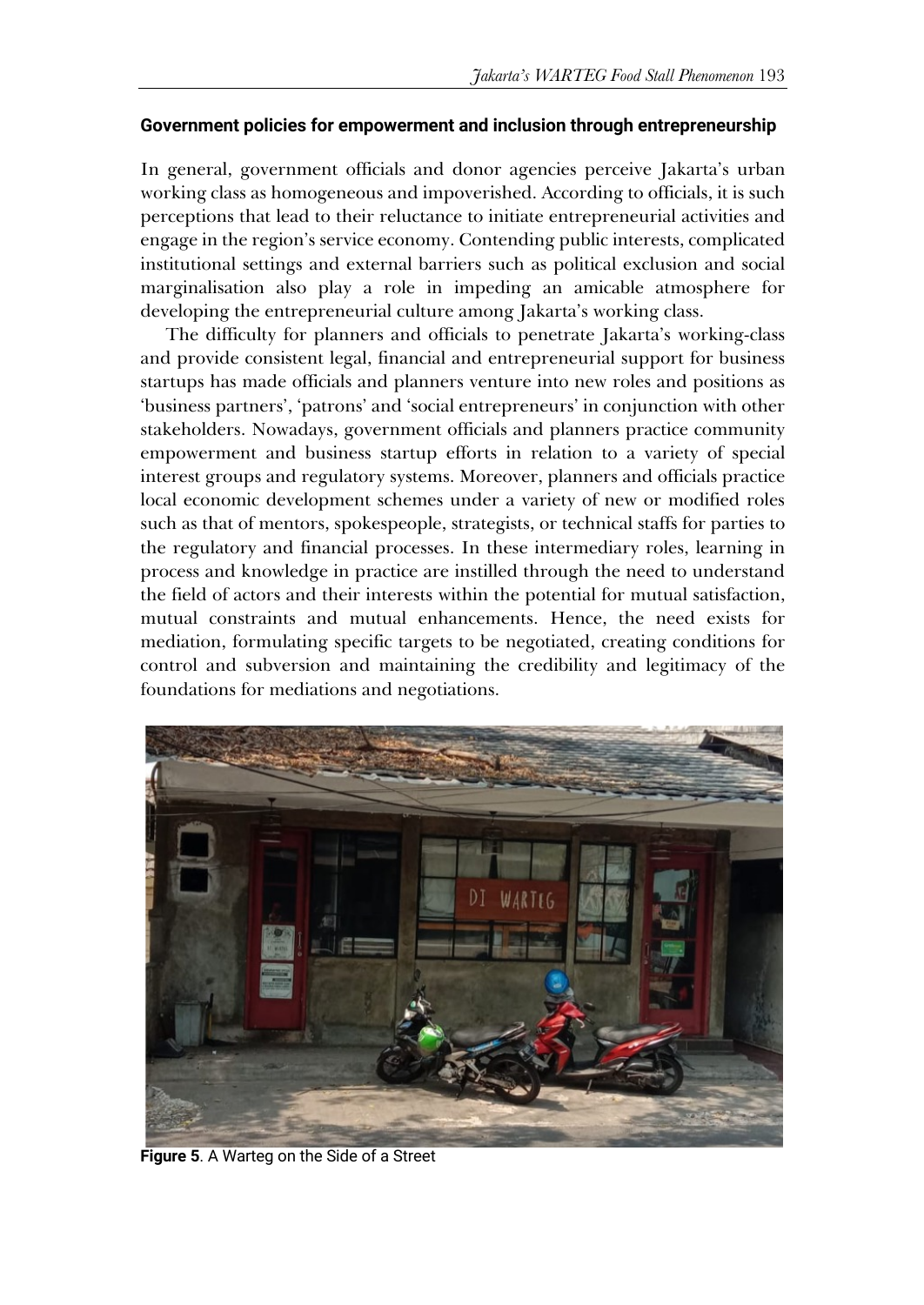

**Figure 6**. A Warteg Mentored by the Ministry

The relationships among districts are pertinent to the resilience of cities and regions, with the city centre as it is the growth locus and the peripheries as nodes and poles feeding with networks and resources as they flow intermittently. These flows embody capital, innovations, the mobility and migration of the whole populations, investments in the form of tangible and intangible assets, as well as information. These networks are enriched with nodes which act as feeders for comprehensive and integrated growth in part and as a whole. Cities in Indonesia provide three categories of services, namely consumer services, production services and public and government services.

Consumer services include trade in the form of wholesalers and retailers, entertainment and recreation services and private services such as barbers, spas, event organisers. Services relating to production encompass transportation, communications, utilities, finance, insurance, real estate, advertising, labour supply, consultant services. Public and government services include public administration, human and social services, health services, education. Effective measures for economic development, poverty alleviation and social inclusion of the urban working-class are threefold, namely through improved welfare, social integration and spatial integration. To improve the welfare of the urban workingclass, the productivity and economic outputs of the working class need to be increased. Moreover, the rate of production must be higher than the rate of population increase.

To improve social integration among the urban working-class, advocacy and platforms are required for it to participate in decision making over government policies and programs and to participate in the economic sector. In order to promote spatial integration, there is the need to instil social and economic development at the districts, towns and regions through balanced network and exchange systems. Policies to promote linkages and social inclusion can be direct and indirect. Direct policies include the implementation of projects and programs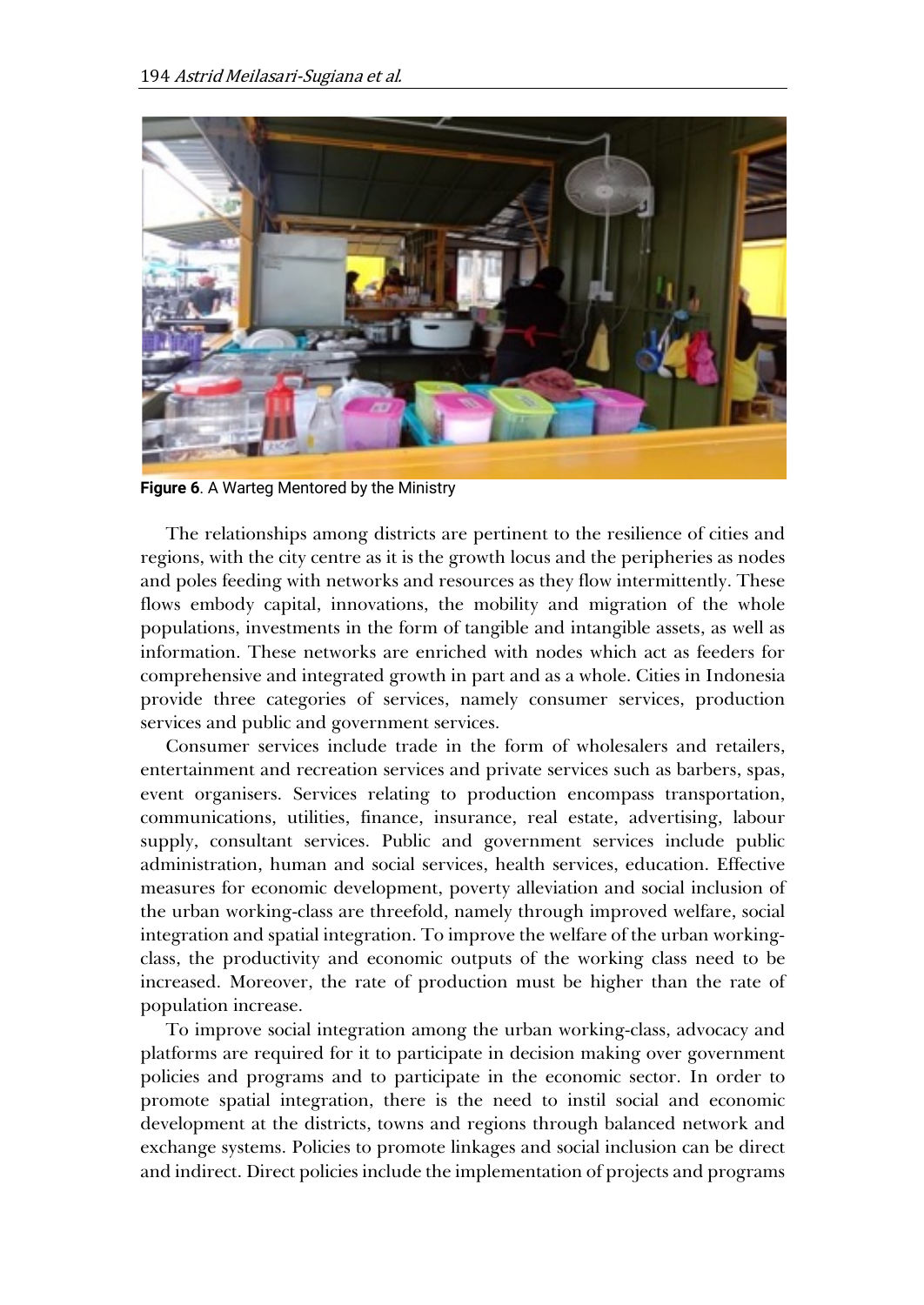to revitalise and develop stalled areas of the cities and regions, programs and projects to build and develop new nodes as emerging platforms for inclusion, and programs and projects to distribute growth and development to other parts of the cities and regions.

Indirect policies include taxes, tariffs, transportation, and others. The Indonesian government, especially government municipalities for urban agglomerations such as Jakarta, Surabaya, Medan, Makassar and Manado, have incorporated (i) infrastructure development to facilitate local economic growth and social redistribution, (ii) development of new nodes and trade centers within these nodes to facilitate city growth in areas which are dilapidated, stagnant, impoverished and excluded, (iii) the development of growth poles and the development of suburban areas for intra-regional trade, financial redistribution, political inclusion and social justice, and (iv) the formation of urban hierarchical systems in urban areas to protect land prices in certain areas and to increase land prices in other areas. The last intervention approach has pushed land and rent prices upwards, relegating middle-income housing to the periphery and suburbs, lower-income housing to slums and illegal government sites, and strategic urban areas captive by land speculates and developers.

Warung tegal (Warteg) is a locally-based small and medium enterprise, of which the owners come from a nearby town called Tegal. Warung tegal is closely linked to Jakarta's urban migrant culture with its owner possessing food stall businesses serving "Indonesian fast-food" that are simple, affordable and always come in large portions. Warteg is not only a place to fulfil Jakarta's need for fast, tasty and affordable meals, but also a place for people to share and discuss stories and information. There are currently 34,725 food stall vendors or warung tegals in Jakarta alone. The demand for fast food with variety, quality and affordability will continue to rise in Jakarta's urban agglomeration in conjunction with the city's rising population of various social and economic backgrounds.

Policies for the development of small and medium enterprises in the culinary sector for Jakarta's working-class population started with the protection, mentoring and empowerment of warung tegals or food stall vendors through legislative processes, financial assistance, quality assurance training and increased accessibility to urban infrastructure and the banking sector. With time, government officials collaborated with investors and social entrepreneurs to incorporate warung tegals into digital platforms called Wartegs similar to that of Uber in order to promote cost-effective transactions for business owners and managers, raw material wholesalers and retailers, and regular customers all under one roof. This has consolidated previously marginalised members of the working-class within Jakarta's informal sector, documented the scope of their economic activities and integrated them into the city's mainstream economy marked by access to financial institutions, financial technology and political endorsements by government officials, the legislative body and the private sectors.

This has also strengthened the patron-client relations among the producers, wholesalers, retailers, as well as the labourers, managers, and owners of the various warung tegals. The presence of institutionally mentored and digitally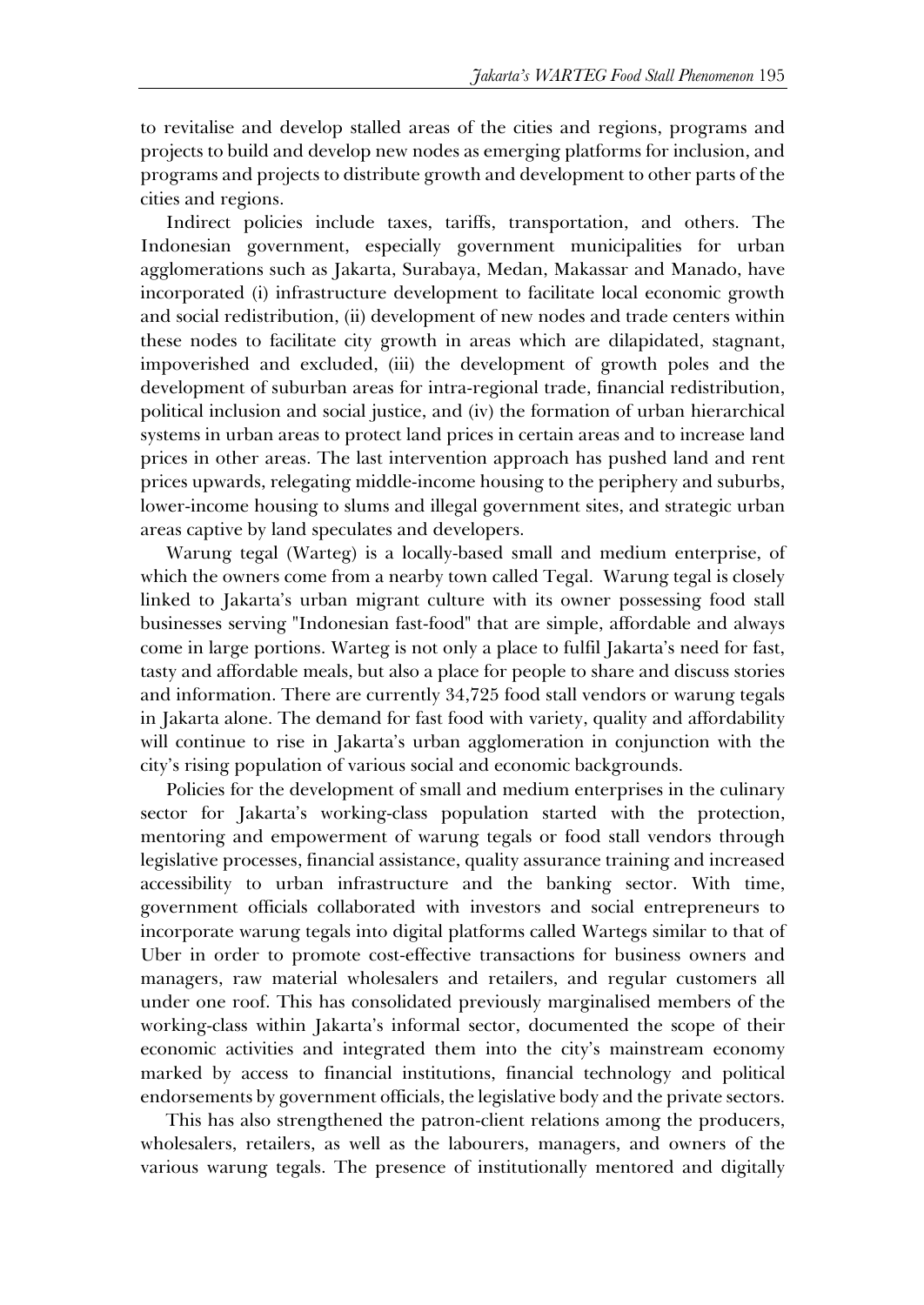consolidated warung tegals have also led to nested dominations among the various stakeholders and the stratification of warung tegal owners marked by differences in access to political support, commercial space, urban infrastructure and amenities, capital and loans, and decision making power at the local cooperative (koperasi) level. This ultimately impacts their performance, growth, size, as well as their targeted and captive market.

In addition, Ministerial Decree No. 70/2013 promulgated in 2013 mandated that 20% of all spaces incurred in shopping malls and food courts be reserved for small and medium enterprises, especially small and medium enterprises in the culinary sector such as wartegs. Local government officials noted the incapacity and difficulty in implementing Ministerial Decree No. 70/2013 early on, with only 5% - 10% of the intended spaces occupied by small and medium enterprises. Obstacles include unaffordable rent prices, poor locations, substandard quality of service and meals, lack of consumer interest, stringent competition with nearby competitors and lack of integration with nearby town centres and urban amenities. As well, the shift from informal (food stall) to formal (shopping mall) settings with its accruing spatial and network alterations, cultural changes and expenditure increase leads to difficulties in mobilising support systems for the sustained growth and development of wartegs in newly intended settings.

Moreover, the incorporation of small wartegs into shopping malls and food courts may not be the best choice for empowerment and community development. An issue described by warteg owners with regard to their relocations into shopping mall food courts involves fear of adverse incorporation whereby newly relocated warteg owners would have to compete with existing warteg owners of larger capital, of better service quality and with a more extensive consumer base. Their inability to compete with others within the shopping mall and/or food court vicinities may lead to their marginalisation and bankruptcies.

The inadvertent and sporadic growth of wartegs along with their random locations have created problems relating to the encroachment of public space, larceny of common-pool goods such as electricity and tap water, and unsafe building constructions in prohibited locations by both warteg owners and employees. The promulgation of Law 26/2007 on Spatial Planning stipulated that municipal governments must include plans for the lay– a provision that informal street vendors could potentially use. Through kinship ties, warteg owners and employees collaboratively design their stalls, businesses and social environments to facilitate a social and economic space which is difficult to extrapolate and/or replicate in other settings.

The government contemplates a homogeneous warteg enterprise as a way of making collective existence intelligible and predictable to government planners and therefore controllable. Nonetheless, this runs the risks of ignoring the structural make-up of the social order, which perpetually shapes poverty and exclusion. The warteg enterprise should not be conceptualised solely as a state discourse for local economic development and regarded as the expansion of capitalism since warteg owners and employees have the potential to negotiate their conditions.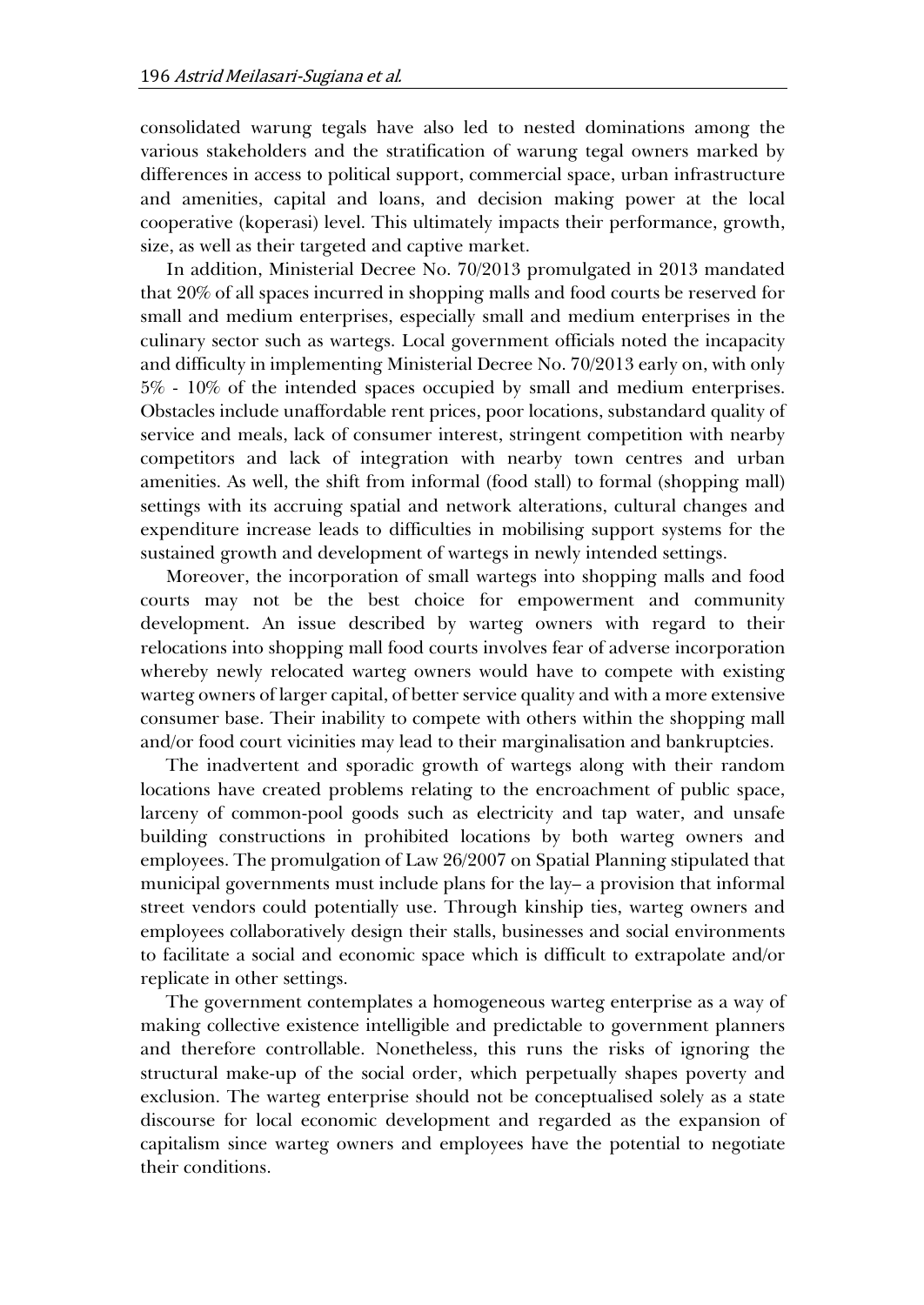

**Figure 7**. Wahyoo: On-Line Platform for Wartegs' Supply Chain Management

Moreover, a comprehensive and integrated policy on land-use, zoning and regional economic development runs the risk of the city being captured by central planning and the capitalist requirement for utilitarianism, profit and economic progress, relegating the social, political and humanitarian functions of the city to the background (Blakely, 2002).

Nonetheless, Jakarta's ad-hoc and sectoral approaches to land use and regional development planning, if not linked through institutional alignments, legally binding coordinating mechanisms and interactive arenas may lead to a dichotomous and polarised city landscape with debilitating interconnectedness and little or no mutual gain between regions.

In the case of Jakarta's best practices in promoting small and medium enterprises, dynamic and collaborative forms of governance facilitate public innovations, as they promote knowledge sharing between interdependent actors (Sorensen, 2014). In collaborative forms of governance, "…the ongoing dialogue between a meta-governor (usually state institutions) and the decentered selfgoverning actors (usually the private sector or non-government associations) establishes feedback loops between goal innovation and implementation innovations…[moreover] the governance strategy subscribes to bottom-up forms of self-evaluation rather than to top-down performance assessments" (Sorensen, 2014: 221).

In the context of mutual validation and reciprocity, there is a need for policymakers to be diplomats and negotiators. Brokering is important for promoting devolution of rights and responsibilities and for instilling participative engagement in urban governance. They promote adaptive management capacity while decreasing tensions between benefits and costs (Ostrom, 2003).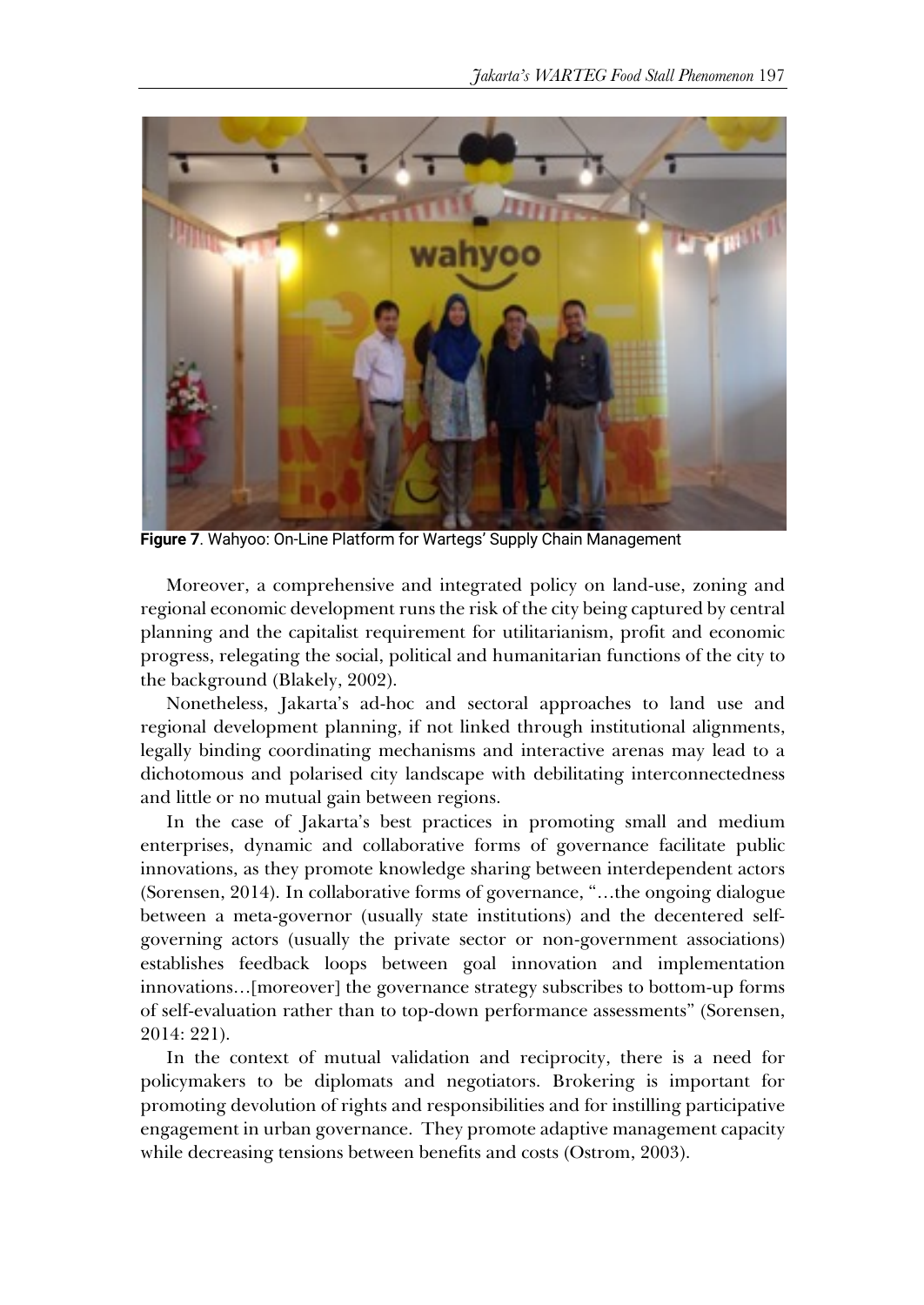## **Challenges and opportunities for empowerment and inclusion of Jakarta's WARTEG food stall**

Indonesia's Ministry of Small and Medium Enterprises noted that the country's small and medium enterprises make up 99.99% of the total enterprises in the country, with 62.9 million units in 2017, whereas large enterprises make up  $0.01\%$ of the country's entire enterprises with just around 5,400 units. Micro enterprises employ 107.2 million individuals or 89.2% of the country's total labour force, whereas small enterprises employ 5.7 million individuals or 4.74%, and medium enterprises employee 3.73 million individuals or 3.11%; whereas large enterprises employee 3.58 million workers. Altogether, the micro, small and medium enterprises in Indonesia employ around 97% of the country's total workforce, whereas large enterprises only employee 3% of Indonesia's labour force. Hence, the country's small and medium enterprises make up the backbone of its economy, and their acknowledgement, inclusion and resilience are crucial to the country's financial and political security. The criteria of Indonesia's small and medium enterprises as classified by the Ministry of Small and Medium Enterprise are illustrated in Table 1.

In total, the country's micro, small and medium enterprises contribute 60% (or about Rp 8,160 trillion) of the country's domestic income, which in 2017 amounted to Rp 13,600 trillion. The micro-enterprises altogether contribute around Rp5000 trillion per year, whereas the small enterprises contribute Rp 1,300 trillion, the medium enterprises altogether contribute around Rp 1,800 trillion, and the large enterprises contribute around Rp 5,400 trillion per year. Table 2 depicts the incomes and contributions by micro, small and medium enterprises in Indonesia. The country's warteg industry is encompassed within the micro and small enterprise classification under the food and beverage category. In 2019, the food and beverage category consisted of 6% of the country's total domestic income, external to the country's oil and gas subdivision.

The 2018 ban of Indonesia's palm oil export by the European Union has had significant impacts on the country's GNP, relegating the government's boosting Indonesia's service sector to complement its dwindling GNP from oil and gas and agricultural commodities. The resilience of the warteg enterprise is attributed to relational ties and structural networks, that are embedded not only in contemporary institutions but also in a particular moment in time and space (Granovetter, 2017).

Original Chinese family firms, for example, expanded not by getting larger but setting up branches as independent companies or by buying already established businesses. Authority remained highly centralised across component companies. Reputation and personal trustworthiness are crucial, and contracts became unimportant. Complex strategies are used to ensure the family's control over lager numbers of firms. Trustee companies are set up to hold the family's interest, and control is maintained through pyramids-family firms which oversee other firms through dense interlocking directorates.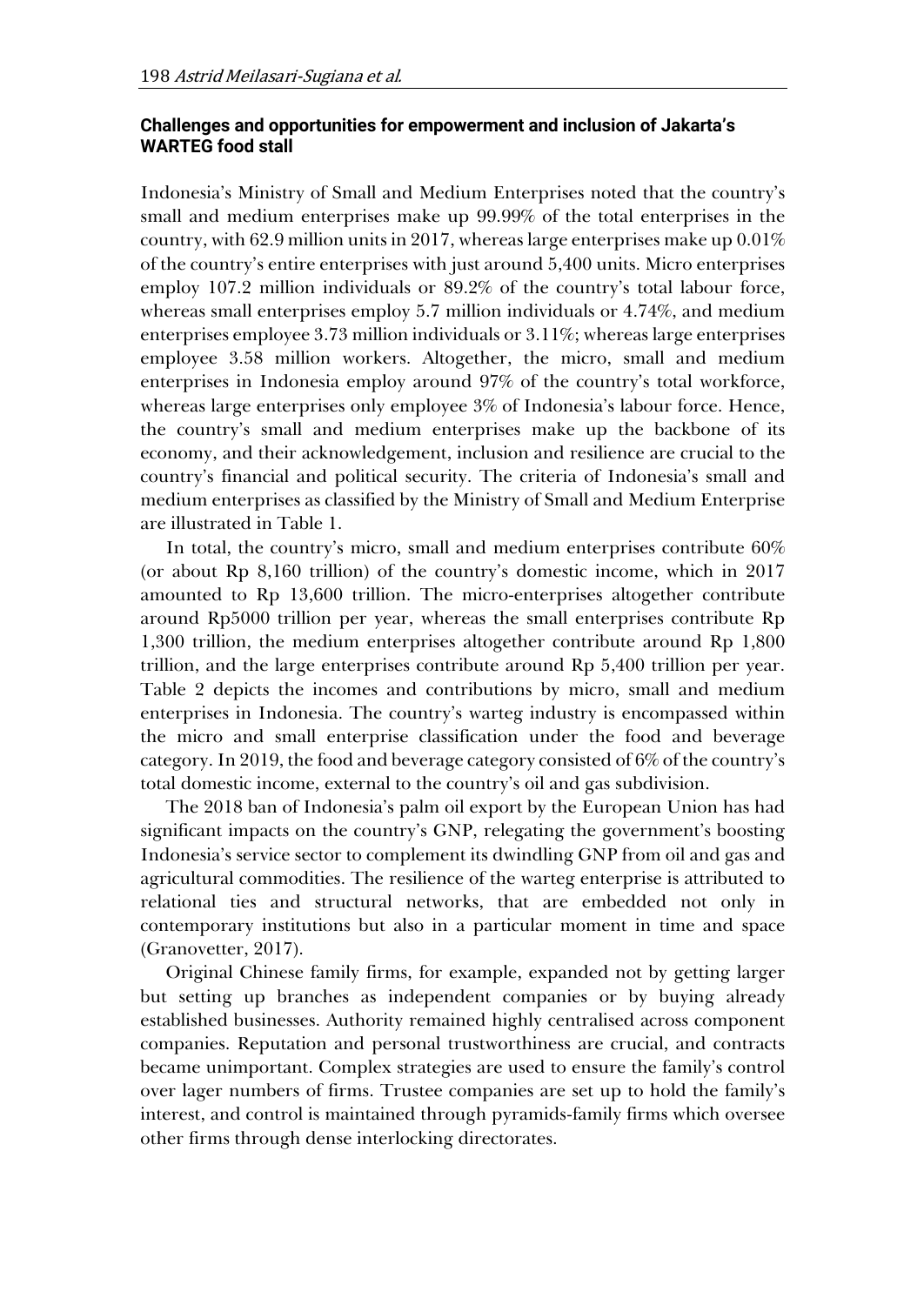| Business size | Criteria                            |                         |  |
|---------------|-------------------------------------|-------------------------|--|
|               | Assets (excluding land & buildings) | Incomes (in 1 year)     |  |
| Micro         | Max 50 million IDR                  | Max 300 million IDR     |  |
| Small         | $51 - 500$ million IDR              | $301 - 2.5$ billion IDR |  |
| Medium        | $501 - 10$ billion IDR              | $2.51 - 50$ billion IDR |  |
| Big           | More 10 billion IDR                 | More 50 billion IDR     |  |

**Table 1**. Criteria of Indonesia's Small and Medium Enterprises

**Table 2**. Incomes and Contributions of Indonesia's Small and Medium Enterprises

| Categories | Units      | Percentage | Income    | Contribution | Average Income  |
|------------|------------|------------|-----------|--------------|-----------------|
|            |            |            | (Trillion | to Domestic  | per Year        |
|            |            |            | per Year) | Income       |                 |
| Micro      | 62,106,900 | 98.70%     | 4.727.99  | 34.12%       | 76,126,646      |
| Small      | 757,090    | 1.20%      | 1,234.21  | 8.91%        | 1,630202,485    |
| Medium     | 58.627     | 0.11%      | 1.742.44  | 12.57%       | 29,720,777,116  |
| Large      | 5.460      | 0.01%      | 5,136.22  | 37.07%       | 940,699,633,699 |
| Total      | 62,928,077 | 100%       | 12,841    | 93%          |                 |

This embedded network of kinship ties and social relationships offer competitive advantage whereby warteg enterprises become "adept at innovating and organising a shifting network of talent, product and resources, producing positive and unique outcomes that are highly difficult to imitate via other means" (Granovetter, 2017: 236). In the context of social inclusion and social justice in Jakarta's urban areas, repercussions of embedded networks and their associated social and economic outcomes can propel allocative efficiency, investments, complex adaptations and pareto improvements among city dwellers of different groups and backgrounds, with these promoting "a reallocation of resources that makes at least one person better off without making anyone worse off" (Granovetter, 2017: 230). Integration policies of Jakarta's warteg enterprise are not without unintended consequences capable of adverse incorporation.

The government's ad-hoc, piecemeal approaches to business start-ups focusing on subsidies and lending for Jakarta's working-class community overlook issues of land access and land security. The formalisation of informal land, urban spaces and the environment has led to stern commercialisation and loss of control of community assets to investors who demand that the land and housing be put on the formal market where their investments can be protected (Deininger, 2003). Cases in bottom-up warteg business start-ups also suggest that working-class residents are creative in their own ways and their creativity mobilises them to individualise their own space and take pride in the construction of their stalls, businesses and communities.

Warteg owners usually rent and/or lease the land they occupy from friends, families or neighbours at a fraction of the cost from that of formal developers. They pay land taxes (i.e. pajak bumi bangunan) to landowners who subsequently pay to the tax office or kantor pajak. Constructing warteg stalls, land grabbing and squatting on public roads and public facilities is not uncommon due to lack of available urban land.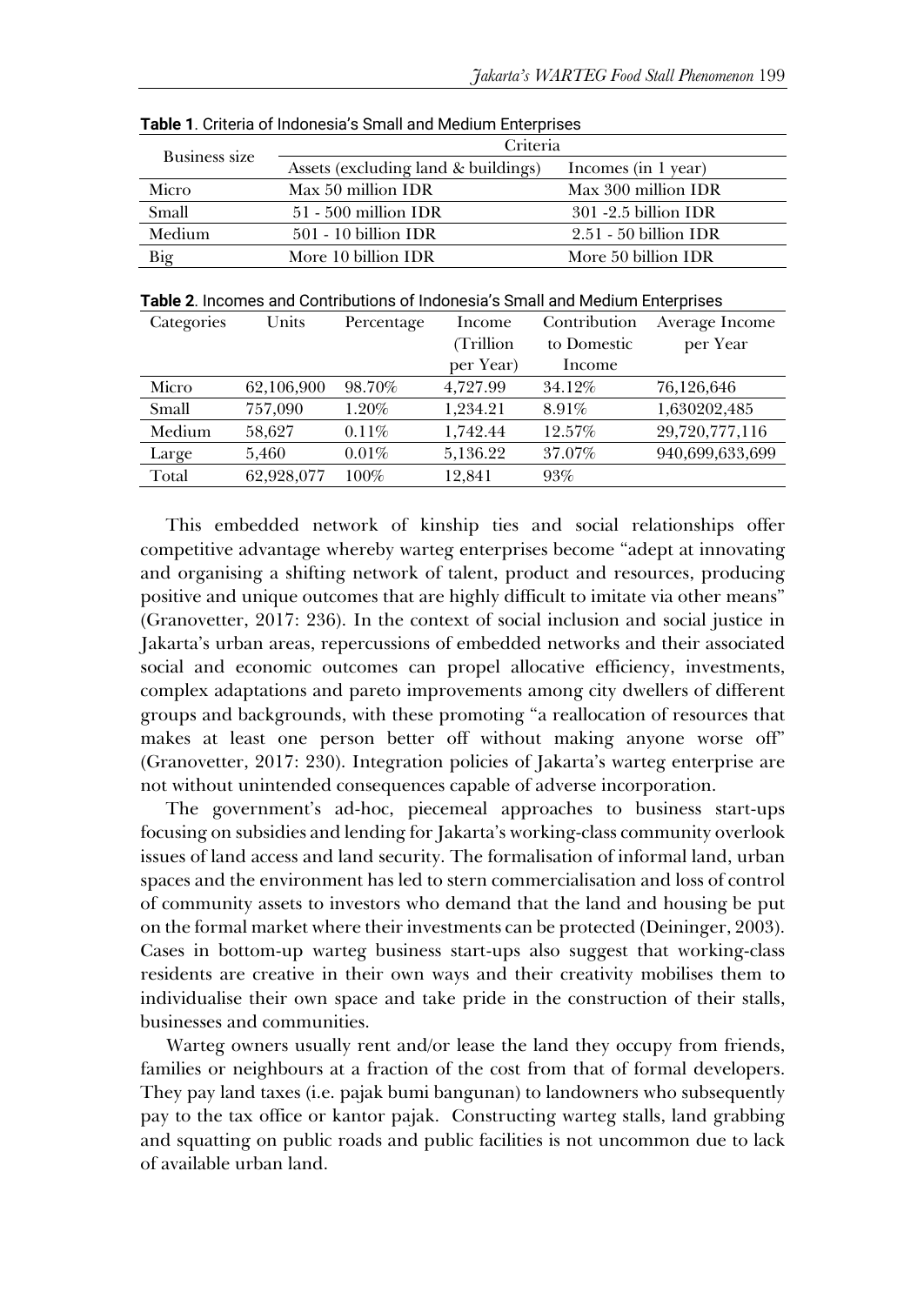| Location<br>Safe and appropriate but<br>Strategic but often unsafe<br>and inappropriate locations<br>expensive locations<br>Land and building owned<br>Land and building owned<br>Ownership of Land &<br><b>Building</b><br>by the government or<br>by large family members<br>private developers.<br>displaying co-ownership if<br>not squatting.<br>All basic<br>Infrastructure and amenities<br>Infrastructure/Amenities<br>Available<br>infrastructure/amenities<br>such as roads, sewerage,<br>available upon regular<br>toilets, running water are<br>sometimes absent with<br>payments.<br>electricity larceny being<br>common.<br>Rent Price (Land &<br>Moderate to high.<br>Low to moderately low.<br>Building)<br>Permits Acquired (Land<br>Land and building permits<br>Land and building permits<br>& Building Permits)<br>acquired.<br>often absent.<br>Suitability of Location &<br>Location and building are<br>Location/Building are very<br>Building (in accordance<br>most often according to<br>often not according to EHS<br>to EHS standards)<br>EHS standards.<br>standards.<br>Price of Food<br>Low to moderately low.<br>Moderate to high.<br>Range of Menu<br>More diversified range of<br>Limited range of menus.<br>menus.<br>Better ingredients and<br>Low quality ingredients and<br>Food Quality<br>more elaborate cooking<br>simple food preparations.<br>methods.<br>Food & Cutlery<br>Moderately low to<br>Low to moderately low<br>Hygiene<br>moderate hygiene.<br>hygiene.<br>Cleanliness of the<br>Dirty and disorganized.<br>Relatively clean and<br><b>Indoor and Outdoor</b><br>organized.<br>Environment<br>Inflexible.<br>Flexibility in Opening<br>Very flexible.<br>Hours<br>Flexibility in<br>Somewhat inflexible.<br>Flexible upon consent from<br>elders.<br>Management<br>Flexibility in Service to<br>Somewhat inflexible.<br>Flexible upon consent from<br>elders.<br>Consumers<br>Availability of Quality<br>Sometimes available.<br>Almost always unavailable.<br>Assurance Surveillance<br><b>Measures</b><br>Moderate to high level.<br>Level of Formality and<br>Low to moderately low. |           | Wartegs mentored | Wartegs not mentored |
|-----------------------------------------------------------------------------------------------------------------------------------------------------------------------------------------------------------------------------------------------------------------------------------------------------------------------------------------------------------------------------------------------------------------------------------------------------------------------------------------------------------------------------------------------------------------------------------------------------------------------------------------------------------------------------------------------------------------------------------------------------------------------------------------------------------------------------------------------------------------------------------------------------------------------------------------------------------------------------------------------------------------------------------------------------------------------------------------------------------------------------------------------------------------------------------------------------------------------------------------------------------------------------------------------------------------------------------------------------------------------------------------------------------------------------------------------------------------------------------------------------------------------------------------------------------------------------------------------------------------------------------------------------------------------------------------------------------------------------------------------------------------------------------------------------------------------------------------------------------------------------------------------------------------------------------------------------------------------------------------------------------------------------------------------------------------------------------------------------------------------------------------------|-----------|------------------|----------------------|
|                                                                                                                                                                                                                                                                                                                                                                                                                                                                                                                                                                                                                                                                                                                                                                                                                                                                                                                                                                                                                                                                                                                                                                                                                                                                                                                                                                                                                                                                                                                                                                                                                                                                                                                                                                                                                                                                                                                                                                                                                                                                                                                                               |           |                  |                      |
|                                                                                                                                                                                                                                                                                                                                                                                                                                                                                                                                                                                                                                                                                                                                                                                                                                                                                                                                                                                                                                                                                                                                                                                                                                                                                                                                                                                                                                                                                                                                                                                                                                                                                                                                                                                                                                                                                                                                                                                                                                                                                                                                               |           |                  |                      |
|                                                                                                                                                                                                                                                                                                                                                                                                                                                                                                                                                                                                                                                                                                                                                                                                                                                                                                                                                                                                                                                                                                                                                                                                                                                                                                                                                                                                                                                                                                                                                                                                                                                                                                                                                                                                                                                                                                                                                                                                                                                                                                                                               |           |                  |                      |
|                                                                                                                                                                                                                                                                                                                                                                                                                                                                                                                                                                                                                                                                                                                                                                                                                                                                                                                                                                                                                                                                                                                                                                                                                                                                                                                                                                                                                                                                                                                                                                                                                                                                                                                                                                                                                                                                                                                                                                                                                                                                                                                                               |           |                  |                      |
|                                                                                                                                                                                                                                                                                                                                                                                                                                                                                                                                                                                                                                                                                                                                                                                                                                                                                                                                                                                                                                                                                                                                                                                                                                                                                                                                                                                                                                                                                                                                                                                                                                                                                                                                                                                                                                                                                                                                                                                                                                                                                                                                               |           |                  |                      |
|                                                                                                                                                                                                                                                                                                                                                                                                                                                                                                                                                                                                                                                                                                                                                                                                                                                                                                                                                                                                                                                                                                                                                                                                                                                                                                                                                                                                                                                                                                                                                                                                                                                                                                                                                                                                                                                                                                                                                                                                                                                                                                                                               |           |                  |                      |
|                                                                                                                                                                                                                                                                                                                                                                                                                                                                                                                                                                                                                                                                                                                                                                                                                                                                                                                                                                                                                                                                                                                                                                                                                                                                                                                                                                                                                                                                                                                                                                                                                                                                                                                                                                                                                                                                                                                                                                                                                                                                                                                                               |           |                  |                      |
|                                                                                                                                                                                                                                                                                                                                                                                                                                                                                                                                                                                                                                                                                                                                                                                                                                                                                                                                                                                                                                                                                                                                                                                                                                                                                                                                                                                                                                                                                                                                                                                                                                                                                                                                                                                                                                                                                                                                                                                                                                                                                                                                               |           |                  |                      |
|                                                                                                                                                                                                                                                                                                                                                                                                                                                                                                                                                                                                                                                                                                                                                                                                                                                                                                                                                                                                                                                                                                                                                                                                                                                                                                                                                                                                                                                                                                                                                                                                                                                                                                                                                                                                                                                                                                                                                                                                                                                                                                                                               |           |                  |                      |
|                                                                                                                                                                                                                                                                                                                                                                                                                                                                                                                                                                                                                                                                                                                                                                                                                                                                                                                                                                                                                                                                                                                                                                                                                                                                                                                                                                                                                                                                                                                                                                                                                                                                                                                                                                                                                                                                                                                                                                                                                                                                                                                                               |           |                  |                      |
|                                                                                                                                                                                                                                                                                                                                                                                                                                                                                                                                                                                                                                                                                                                                                                                                                                                                                                                                                                                                                                                                                                                                                                                                                                                                                                                                                                                                                                                                                                                                                                                                                                                                                                                                                                                                                                                                                                                                                                                                                                                                                                                                               |           |                  |                      |
|                                                                                                                                                                                                                                                                                                                                                                                                                                                                                                                                                                                                                                                                                                                                                                                                                                                                                                                                                                                                                                                                                                                                                                                                                                                                                                                                                                                                                                                                                                                                                                                                                                                                                                                                                                                                                                                                                                                                                                                                                                                                                                                                               |           |                  |                      |
|                                                                                                                                                                                                                                                                                                                                                                                                                                                                                                                                                                                                                                                                                                                                                                                                                                                                                                                                                                                                                                                                                                                                                                                                                                                                                                                                                                                                                                                                                                                                                                                                                                                                                                                                                                                                                                                                                                                                                                                                                                                                                                                                               |           |                  |                      |
|                                                                                                                                                                                                                                                                                                                                                                                                                                                                                                                                                                                                                                                                                                                                                                                                                                                                                                                                                                                                                                                                                                                                                                                                                                                                                                                                                                                                                                                                                                                                                                                                                                                                                                                                                                                                                                                                                                                                                                                                                                                                                                                                               |           |                  |                      |
|                                                                                                                                                                                                                                                                                                                                                                                                                                                                                                                                                                                                                                                                                                                                                                                                                                                                                                                                                                                                                                                                                                                                                                                                                                                                                                                                                                                                                                                                                                                                                                                                                                                                                                                                                                                                                                                                                                                                                                                                                                                                                                                                               |           |                  |                      |
|                                                                                                                                                                                                                                                                                                                                                                                                                                                                                                                                                                                                                                                                                                                                                                                                                                                                                                                                                                                                                                                                                                                                                                                                                                                                                                                                                                                                                                                                                                                                                                                                                                                                                                                                                                                                                                                                                                                                                                                                                                                                                                                                               |           |                  |                      |
|                                                                                                                                                                                                                                                                                                                                                                                                                                                                                                                                                                                                                                                                                                                                                                                                                                                                                                                                                                                                                                                                                                                                                                                                                                                                                                                                                                                                                                                                                                                                                                                                                                                                                                                                                                                                                                                                                                                                                                                                                                                                                                                                               |           |                  |                      |
|                                                                                                                                                                                                                                                                                                                                                                                                                                                                                                                                                                                                                                                                                                                                                                                                                                                                                                                                                                                                                                                                                                                                                                                                                                                                                                                                                                                                                                                                                                                                                                                                                                                                                                                                                                                                                                                                                                                                                                                                                                                                                                                                               |           |                  |                      |
|                                                                                                                                                                                                                                                                                                                                                                                                                                                                                                                                                                                                                                                                                                                                                                                                                                                                                                                                                                                                                                                                                                                                                                                                                                                                                                                                                                                                                                                                                                                                                                                                                                                                                                                                                                                                                                                                                                                                                                                                                                                                                                                                               |           |                  |                      |
|                                                                                                                                                                                                                                                                                                                                                                                                                                                                                                                                                                                                                                                                                                                                                                                                                                                                                                                                                                                                                                                                                                                                                                                                                                                                                                                                                                                                                                                                                                                                                                                                                                                                                                                                                                                                                                                                                                                                                                                                                                                                                                                                               |           |                  |                      |
|                                                                                                                                                                                                                                                                                                                                                                                                                                                                                                                                                                                                                                                                                                                                                                                                                                                                                                                                                                                                                                                                                                                                                                                                                                                                                                                                                                                                                                                                                                                                                                                                                                                                                                                                                                                                                                                                                                                                                                                                                                                                                                                                               |           |                  |                      |
|                                                                                                                                                                                                                                                                                                                                                                                                                                                                                                                                                                                                                                                                                                                                                                                                                                                                                                                                                                                                                                                                                                                                                                                                                                                                                                                                                                                                                                                                                                                                                                                                                                                                                                                                                                                                                                                                                                                                                                                                                                                                                                                                               |           |                  |                      |
|                                                                                                                                                                                                                                                                                                                                                                                                                                                                                                                                                                                                                                                                                                                                                                                                                                                                                                                                                                                                                                                                                                                                                                                                                                                                                                                                                                                                                                                                                                                                                                                                                                                                                                                                                                                                                                                                                                                                                                                                                                                                                                                                               |           |                  |                      |
|                                                                                                                                                                                                                                                                                                                                                                                                                                                                                                                                                                                                                                                                                                                                                                                                                                                                                                                                                                                                                                                                                                                                                                                                                                                                                                                                                                                                                                                                                                                                                                                                                                                                                                                                                                                                                                                                                                                                                                                                                                                                                                                                               |           |                  |                      |
|                                                                                                                                                                                                                                                                                                                                                                                                                                                                                                                                                                                                                                                                                                                                                                                                                                                                                                                                                                                                                                                                                                                                                                                                                                                                                                                                                                                                                                                                                                                                                                                                                                                                                                                                                                                                                                                                                                                                                                                                                                                                                                                                               |           |                  |                      |
|                                                                                                                                                                                                                                                                                                                                                                                                                                                                                                                                                                                                                                                                                                                                                                                                                                                                                                                                                                                                                                                                                                                                                                                                                                                                                                                                                                                                                                                                                                                                                                                                                                                                                                                                                                                                                                                                                                                                                                                                                                                                                                                                               |           |                  |                      |
|                                                                                                                                                                                                                                                                                                                                                                                                                                                                                                                                                                                                                                                                                                                                                                                                                                                                                                                                                                                                                                                                                                                                                                                                                                                                                                                                                                                                                                                                                                                                                                                                                                                                                                                                                                                                                                                                                                                                                                                                                                                                                                                                               |           |                  |                      |
|                                                                                                                                                                                                                                                                                                                                                                                                                                                                                                                                                                                                                                                                                                                                                                                                                                                                                                                                                                                                                                                                                                                                                                                                                                                                                                                                                                                                                                                                                                                                                                                                                                                                                                                                                                                                                                                                                                                                                                                                                                                                                                                                               |           |                  |                      |
|                                                                                                                                                                                                                                                                                                                                                                                                                                                                                                                                                                                                                                                                                                                                                                                                                                                                                                                                                                                                                                                                                                                                                                                                                                                                                                                                                                                                                                                                                                                                                                                                                                                                                                                                                                                                                                                                                                                                                                                                                                                                                                                                               |           |                  |                      |
|                                                                                                                                                                                                                                                                                                                                                                                                                                                                                                                                                                                                                                                                                                                                                                                                                                                                                                                                                                                                                                                                                                                                                                                                                                                                                                                                                                                                                                                                                                                                                                                                                                                                                                                                                                                                                                                                                                                                                                                                                                                                                                                                               |           |                  |                      |
|                                                                                                                                                                                                                                                                                                                                                                                                                                                                                                                                                                                                                                                                                                                                                                                                                                                                                                                                                                                                                                                                                                                                                                                                                                                                                                                                                                                                                                                                                                                                                                                                                                                                                                                                                                                                                                                                                                                                                                                                                                                                                                                                               |           |                  |                      |
|                                                                                                                                                                                                                                                                                                                                                                                                                                                                                                                                                                                                                                                                                                                                                                                                                                                                                                                                                                                                                                                                                                                                                                                                                                                                                                                                                                                                                                                                                                                                                                                                                                                                                                                                                                                                                                                                                                                                                                                                                                                                                                                                               |           |                  |                      |
|                                                                                                                                                                                                                                                                                                                                                                                                                                                                                                                                                                                                                                                                                                                                                                                                                                                                                                                                                                                                                                                                                                                                                                                                                                                                                                                                                                                                                                                                                                                                                                                                                                                                                                                                                                                                                                                                                                                                                                                                                                                                                                                                               |           |                  |                      |
|                                                                                                                                                                                                                                                                                                                                                                                                                                                                                                                                                                                                                                                                                                                                                                                                                                                                                                                                                                                                                                                                                                                                                                                                                                                                                                                                                                                                                                                                                                                                                                                                                                                                                                                                                                                                                                                                                                                                                                                                                                                                                                                                               |           |                  |                      |
|                                                                                                                                                                                                                                                                                                                                                                                                                                                                                                                                                                                                                                                                                                                                                                                                                                                                                                                                                                                                                                                                                                                                                                                                                                                                                                                                                                                                                                                                                                                                                                                                                                                                                                                                                                                                                                                                                                                                                                                                                                                                                                                                               |           |                  |                      |
|                                                                                                                                                                                                                                                                                                                                                                                                                                                                                                                                                                                                                                                                                                                                                                                                                                                                                                                                                                                                                                                                                                                                                                                                                                                                                                                                                                                                                                                                                                                                                                                                                                                                                                                                                                                                                                                                                                                                                                                                                                                                                                                                               |           |                  |                      |
|                                                                                                                                                                                                                                                                                                                                                                                                                                                                                                                                                                                                                                                                                                                                                                                                                                                                                                                                                                                                                                                                                                                                                                                                                                                                                                                                                                                                                                                                                                                                                                                                                                                                                                                                                                                                                                                                                                                                                                                                                                                                                                                                               |           |                  |                      |
|                                                                                                                                                                                                                                                                                                                                                                                                                                                                                                                                                                                                                                                                                                                                                                                                                                                                                                                                                                                                                                                                                                                                                                                                                                                                                                                                                                                                                                                                                                                                                                                                                                                                                                                                                                                                                                                                                                                                                                                                                                                                                                                                               |           |                  |                      |
|                                                                                                                                                                                                                                                                                                                                                                                                                                                                                                                                                                                                                                                                                                                                                                                                                                                                                                                                                                                                                                                                                                                                                                                                                                                                                                                                                                                                                                                                                                                                                                                                                                                                                                                                                                                                                                                                                                                                                                                                                                                                                                                                               |           |                  |                      |
|                                                                                                                                                                                                                                                                                                                                                                                                                                                                                                                                                                                                                                                                                                                                                                                                                                                                                                                                                                                                                                                                                                                                                                                                                                                                                                                                                                                                                                                                                                                                                                                                                                                                                                                                                                                                                                                                                                                                                                                                                                                                                                                                               |           |                  |                      |
|                                                                                                                                                                                                                                                                                                                                                                                                                                                                                                                                                                                                                                                                                                                                                                                                                                                                                                                                                                                                                                                                                                                                                                                                                                                                                                                                                                                                                                                                                                                                                                                                                                                                                                                                                                                                                                                                                                                                                                                                                                                                                                                                               |           |                  |                      |
| Commercialization                                                                                                                                                                                                                                                                                                                                                                                                                                                                                                                                                                                                                                                                                                                                                                                                                                                                                                                                                                                                                                                                                                                                                                                                                                                                                                                                                                                                                                                                                                                                                                                                                                                                                                                                                                                                                                                                                                                                                                                                                                                                                                                             | Degree of |                  |                      |
| Involved                                                                                                                                                                                                                                                                                                                                                                                                                                                                                                                                                                                                                                                                                                                                                                                                                                                                                                                                                                                                                                                                                                                                                                                                                                                                                                                                                                                                                                                                                                                                                                                                                                                                                                                                                                                                                                                                                                                                                                                                                                                                                                                                      |           |                  |                      |
| Degree of Competition<br>Stringently high.<br>Moderate.                                                                                                                                                                                                                                                                                                                                                                                                                                                                                                                                                                                                                                                                                                                                                                                                                                                                                                                                                                                                                                                                                                                                                                                                                                                                                                                                                                                                                                                                                                                                                                                                                                                                                                                                                                                                                                                                                                                                                                                                                                                                                       |           |                  |                      |
| with other Wartegs                                                                                                                                                                                                                                                                                                                                                                                                                                                                                                                                                                                                                                                                                                                                                                                                                                                                                                                                                                                                                                                                                                                                                                                                                                                                                                                                                                                                                                                                                                                                                                                                                                                                                                                                                                                                                                                                                                                                                                                                                                                                                                                            |           |                  |                      |

**Table 3**. Differences between wartegs mentored and wartegs not mentored by the Ministry of Micro & Small Enterprises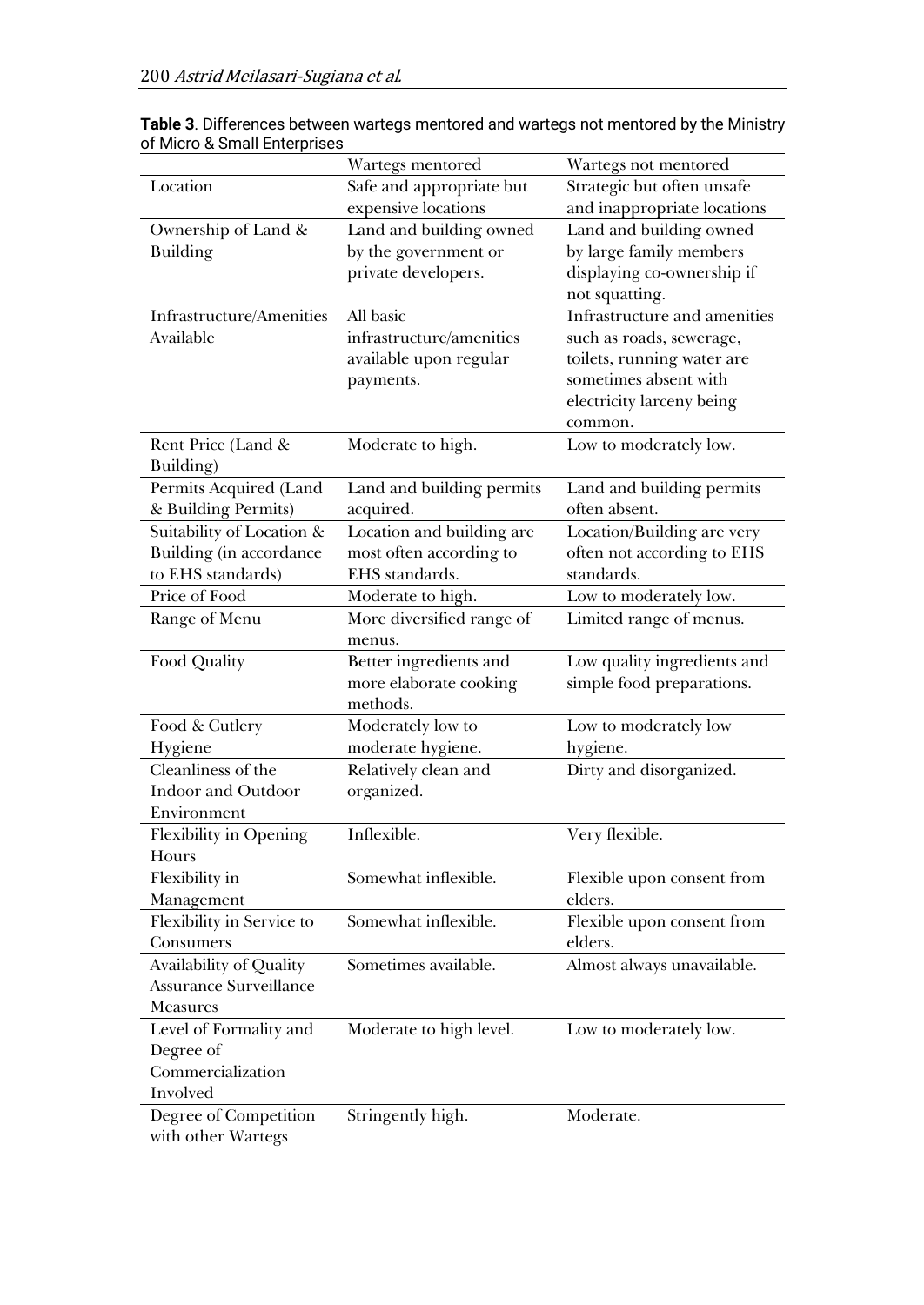| Ease for Mobilizing         | Moderately and highly     | Easy and relatively easy.  |
|-----------------------------|---------------------------|----------------------------|
| <b>Support Systems from</b> | difficult.                |                            |
| Family/Community            |                           |                            |
| Level of Technology         | Moderate (e.g. internet,  | Low with the use of        |
| Used                        | fintech, cash register)   | calculator.                |
| Access to Government        | Moderate.                 | Difficult and rare.        |
| Funding and Banking         |                           |                            |
| Resources                   |                           |                            |
| Required Degree of          | Moderate to high.         | Low.                       |
| Alteration in the           |                           |                            |
| Management Culture          |                           |                            |
| Level of Initial Capital    | Moderate to high          | Low to moderately low.     |
| Required                    |                           |                            |
| Risk of Marginalization     | Moderate to high.         | Low to moderately low.     |
| and Risk of Adverse         |                           |                            |
| Incorporation               |                           |                            |
| Risk of Being Evicted &     | Moderate to high.         | Moderate to high.          |
| Persecuted                  |                           |                            |
| Risk of Being Harassed      | Low to moderate.          | Moderate to high.          |
| by Local Gangsters and      |                           |                            |
| <b>Unruly Authorities</b>   |                           |                            |
| Sovereignty in Decision     | Low to moderate.          | High upon consent from     |
| Making Regarding to         |                           | elders.                    |
| Management                  |                           |                            |
| Integration with Nearby     | Low to moderate because   | Moderately high to high.   |
| Communities and             | of relocation.            |                            |
| <b>Urban Centers</b>        |                           |                            |
| Market/Consumers            | Lower middle income to    | Low income to middle       |
|                             | higher middle-income      | income group               |
|                             | group                     |                            |
| Food Suppliers              | More heterogeneous and    | Homogeneous and relatively |
|                             | more variety of suppliers | the same/stable            |

These public facilities include drainage, sidewalks, green belts, riverbanks and the side of railroad tracks. These warteg owners also claim they pay fees to local government officials to avoid evictions and threats. Cases of local gangsters working with local police and local officials to extort money from warteg owners for squatting in public places and using public facilities such as tap water and electricity while simultaneously protecting owners from eviction threats and outside gangsters can happen.

Ironically, illicit/prohibited land parcels currently occupied by warteg stalls have been handed down through generations with their 'user rights' 'bought' and 'sold' at below market price in the black market. The gaps between intended government policies in land management and their actual practices led to a third space for land grab and the capture of common space by community members. Community members and warteg owners remarked the need to seize and capture opportunities before the country's developers do so.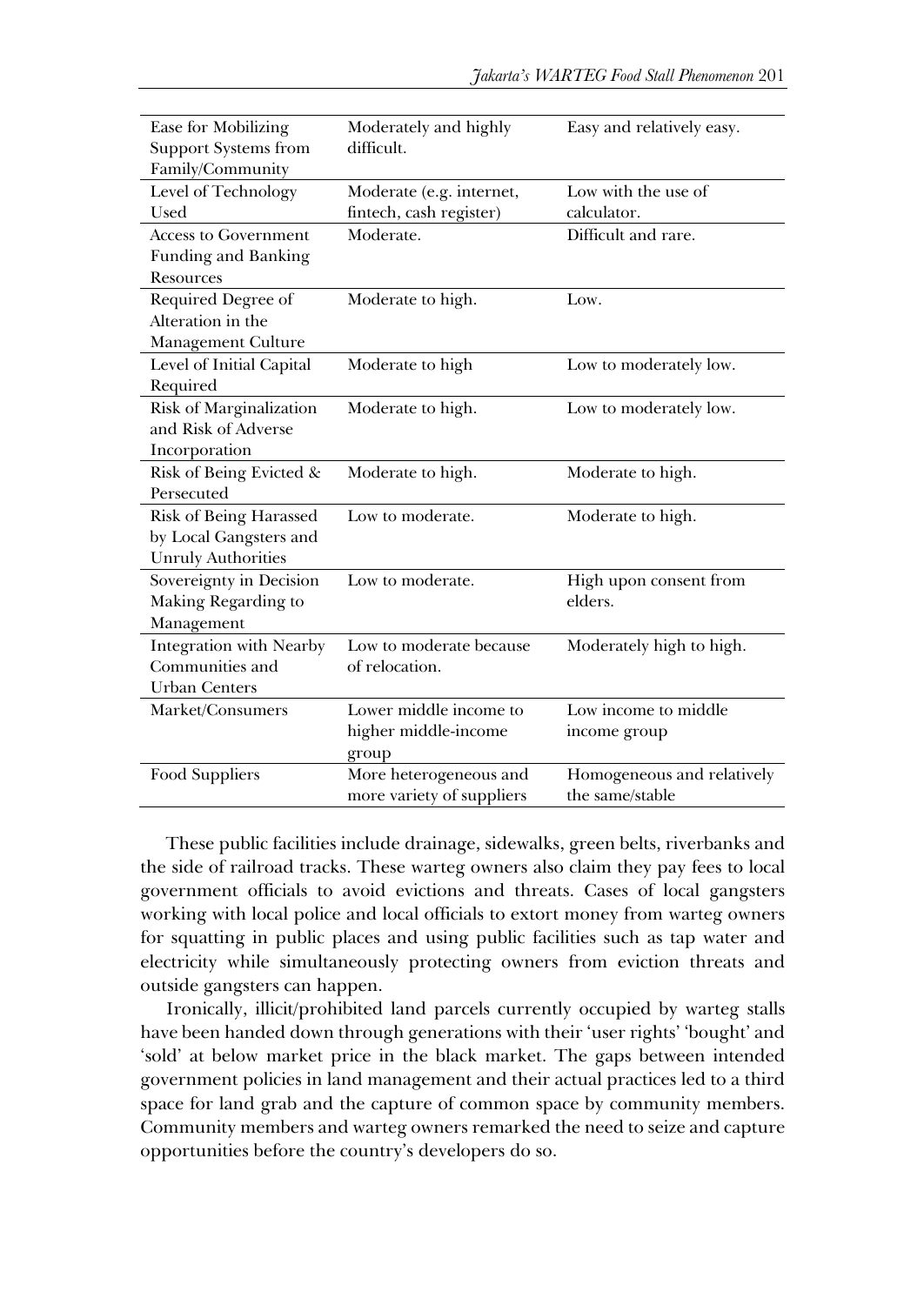In Indonesia, land policy has not performed effectively in enabling low and middle-income urban dwellers to obtain and secure land and housing. In practice, complicated national and local regulations for obtaining permits led to land acquisition delays and the lack of land security for low and middle-income dwellers. This encouraged developers to violate and manipulate procedures by underhandedly acquiring urban land before they obtained the requisite permits. Due to inconsistent land regulations and unclear property rights, warteg owners most often build their stalls on land that are rented informally from other residents who possess a right to build on or use the land through the Hak Guna Bangunan or building permits which they acquire.

The demand for land tenure for the urban working class is difficult to pursue in practice. The quest for land tenure for Jakarta's working-class is pursed by politicians of all backgrounds and influence if it is within their interest and favour to do so. Upon the right political conditions, land tenure and its legalisation may be introduced. By advocating land tenure security for Jakarta's weak, political and governing elite side with the masses. Jakarta's politicians are very much aware that siding with the masses has severe political liabilities. It invites oppositions from the commercial/industrial elites and encourages the masses to go beyond land issues and into broad-based social issues incapable of being surmounted by the ruling elites.

Stakeholders within Jakarta's warteg enterprise development programs are illustrated in Figure 8. When campaigning for the position of Indonesia's vice president in 2018, the losing candidate Sandiaga Uno embarked on business startup initiatives in the culinary sector for Jakarta's working class, highlighting the need to empower and integrate Jakarta's warteg enterprise into the city's lifeblood and formal economy. The momentum initiated then quickly lost is fervour, lacking enduring political support, legal foundations and institutional coordinating mechanisms. During Basuki Purnama's period as governor of Jakarta in 2016, he evicted warteg stalls and street vendors in illicit public places, established a designated warteg zone, eradicated local gangsters, and abolished briberies and the extortion of illegitimate charges/fees from Jakarta's warteg owners, street vendors and merchants in traditional markets. This resulted in Jakarta's increasingly sustainable public areas, improved governance of Jakarta's traditional markets and small enterprises, and decreased bribes, extortions and corruptions associated with land and commercial taxes/levies. Nonetheless, Basuki Purnama's policies struck out of favour with Jakarta's business and religious elites, and in 2017 his initiatives stalled.

Due to affiliations with the official's culture of elitism, some government and non-government officials perceive Jakarta's working class as passive and reactive. Hence, empowerment and development are equated with the need to define targets, priorities and strategies for them. Research findings suggest that warteg owners when participating in government policies and programs, align to the bits and pieces which pertain to their needs and interests whilst jettisoning others. Moreover, not all warteg owners can participate due to power imbalance and information gap.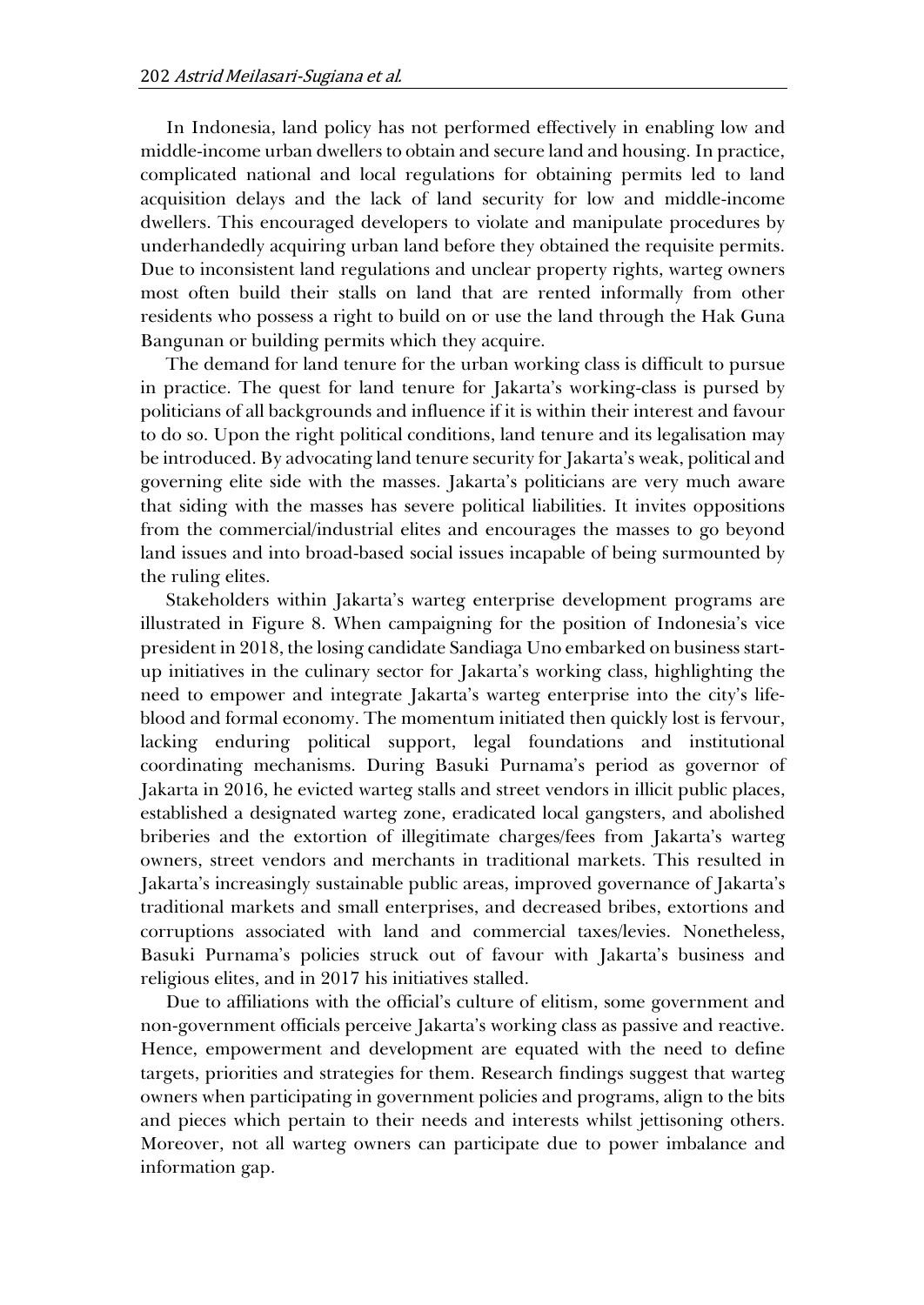

**Figure 8**. Stakeholders Involved in Jakarta's Warteg Enterprise Development Program *Source*: URDI, 2011

The landscape which warteg owners have to navigate in is marked by complexity, unpredictability, stringent competition and is overall an uneven playing field. Jakarta's warteg enterprises are heterogeneous in nature, capacity and resilience, and require such intervention approaches for their empowerment and development. There is a tendency to treat participation, empowerment and inclusion as a technical ticked box rather than a political methodology of empowerment. This results in the avoidance of a real analysis of the structure and agency at the community level, capable of marginalising the most marginalised groups of Jakarta's working class. Intervention approaches for empowerment, incorporation and integration of wartegs are best made bottom-up, incrementally, and within the community's terms and conditions.

A number of issues beset the government's effort to protect and empower warteg owners, among others: (i) empowering with grants, subsidies and loans without a strategic program and clear goals which take into account the heterogeneity of the warteg business, (ii) focusing on the tools and relegating the comprehensive strategic plans to the background, (iii) following current fads in Jakarta's fast-paced and ever-changing socio-technological landscape, and (iv) overlooking development capacity within real-world contexts. Firstly, through the use of government-induced templates, officials often attempt to make local needs fit national government programs rather than basing approaches on local assets, needs and economic development limitations.

There is the need to induce self-financing as opposed to simply relying on external grants and funding, as well as the need to diversify the bases for self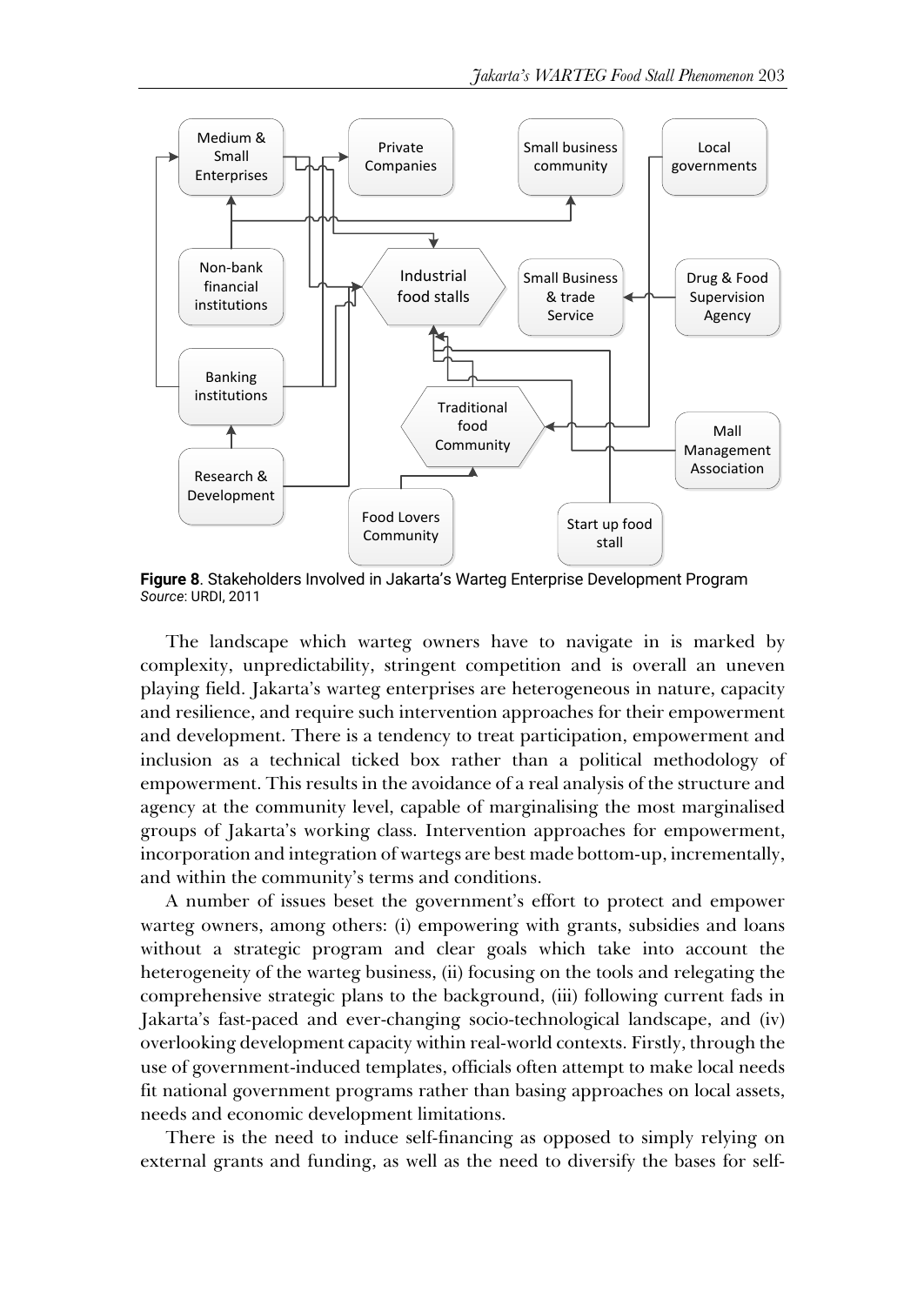financing from a wide variety of public-private partnership sources. Research findings suggested that quality assurance measures of wartegs are bestimplemented bottom-up and adapted incrementally in conjunction with better efforts at public-private partnerships in financing, marketing and supply chain management through on-line and real-world platforms.

Secondly, government officials often implement a particular development tool but not incorporate a more comprehensive strategy plan. Instruments such as small business assistance, quality control measures, on-line supply chain platforms, relocating stalls into shopping malls and warteg enterprise zones are ingredients of an economic strategy and not the comprehensive and integrated plan itself. The comprehensive and integrated plan connects nodes in urban areas through cross-cutting infrastructure, social and economic networks, enabling trade interconnectedness and pareto-improvements across social groups and economic backgrounds.

Thirdly, high technology, micro and small businesses and the service sector dominate Indonesia's current municipal economic strategies. Communities are often forced to adopt trendy approaches on minimal economic resources and without the necessary infrastructure badly needed by these firms. External stimulants and inducements, without unique attributes, competitive advantage and adequate institutional linkages can be eroding and dismal.

Lastly, the success of community development initiatives depends on longterm commitments by enduring coalitions comprising of government officials, corporate leaders and community leaders to plan and implement policies, programs and activities based on local resources and existing capacities. Research findings suggest the need to nurture and mentor local leadership capacity marked by negotiation and managerial skills, technological abilities and innovative approaches to hygiene and gastronomy. This is essential when instilling distinctiveness, quality improvement and comparative advantage. Moreover, success stories in empowering warteg leaders, managers and employees rely on concerted effort to signify the city commons not only as an agent of social and economic life but also as the embodiment of the everyday life, in ecological and social balance with each other.

#### **Conclusions and recommendations**

The country's warteg culinary business, a thriving business spanning since the early 1980s, is heterogeneous in nature, catering to a wide range of consumers from different social and economic backgrounds. The resilience of warteg stalls stems from their affordability, their popularity among the middle and working class, and their stern root in family and community life. Officials equate their empowerment and development with incorporation into malls and food courts, formalisation, standardisation, and access to funding, loans and information technology platforms. This runs the risk of demeaning their existence, sovereignty and broader roles in transforming the urban landscape.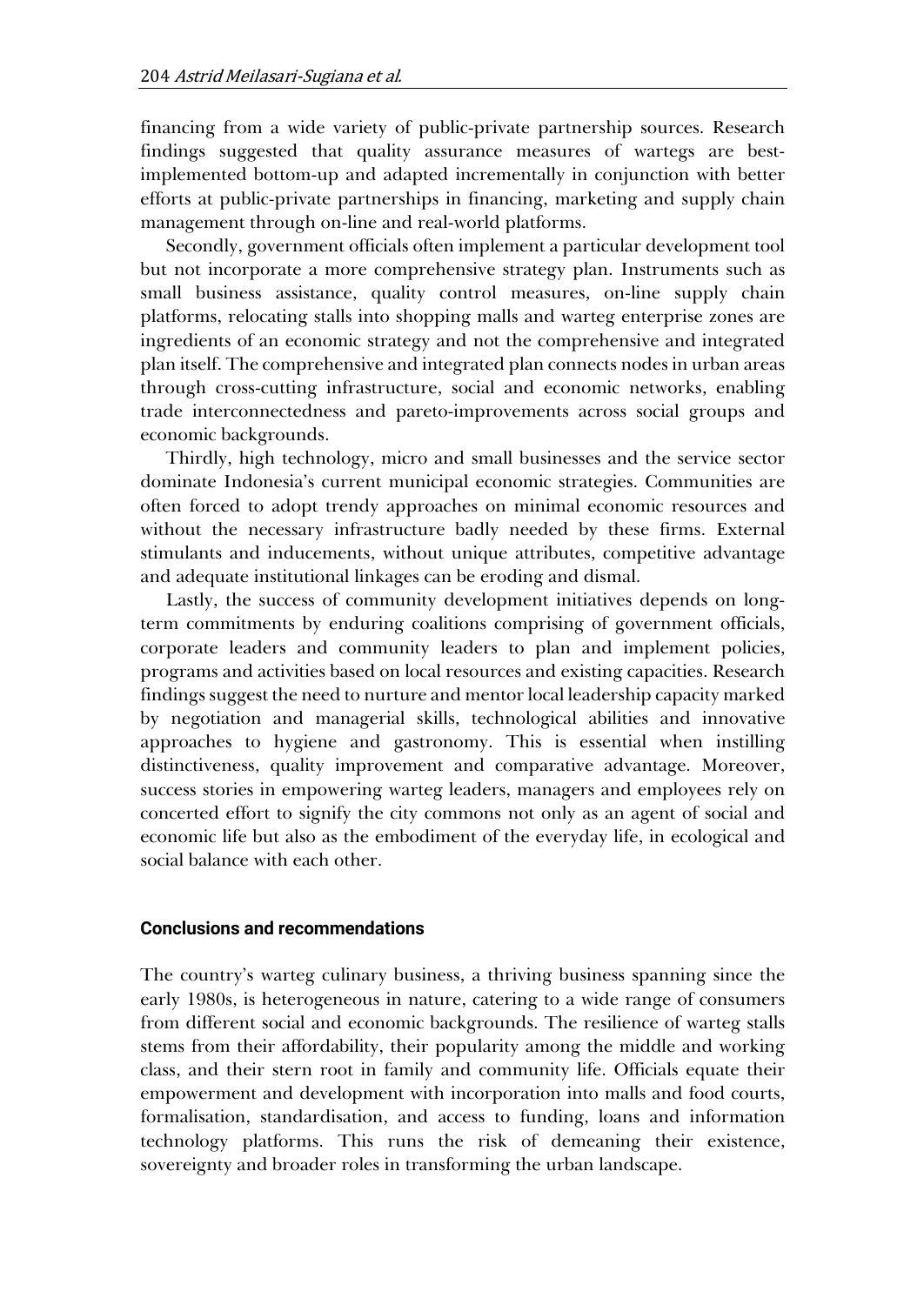Moreover, the meaning and significance which warteg owners attach to the urban landscape almost always elude the utilitarian and policy measures set out by officials. Moreover, planned changes within policy measures are most likely to result in highly restrictive environments, whereas social, psychological and political engagements are most likely to result in new spaces for empowerment, resilience and favourable incorporation into Jakarta's social and economic life.

The lack of consideration of the complex social and cultural interdependencies among groups and its resulting land-use patterns undermines the roles which force such as capitalism, regulatory measures and the vernacular environment of the city's working-class play in shaping relations of inequality and disintegration. Deliberative participation, inclusive governance and social equality constitute the pillars of empowerment, development and integration. Resilience, ecological sensibility and a socially responsible culture emerge within a devolved urban governance setting beyond unanimity rule and the assumption that "everyone has the same ranking of preferences over a set of alternatives" (Harvey, 1973).

Research findings suggest the need to focus on wages, fringe benefits and specific skills which adhere to and support community business processes and turnovers, as well as the need for sustained human resource training and market identification and development. The authors also indentified the need to incorporate the following to integrate warteg stalls and build a socially inclusive and politically enduring urban landscape: (i) recognition, validation and protection of warteg stalls by government officials and the public, (ii) building platforms, institutional ties and social and economic capital among stakeholders for sustainable warteg management and quality improvement, (iii) pro-poor land and infrastructure management policies, and (iv) the formation of warteg zones and the integration of zones, town centers and commercial/trade hubs through public-private partnerships (PPP), infrastructure development and trade activities. Entrepreneurial infrastructure needs to be incorporated and reverberated across the urban landscape for integration, change and responsible civic engagement.

This constitutes the partnerships between community members and external stakeholders, as well as their willingness to accept controversies and disagreements. It is necessary to not perceive disagreements as conflicts, as those who offer alternative solutions are not inherently evil as there is the need to explore and expand community boundaries. This is part of a responsible civic engagement important for building social cohesion and inclusive diversity. Community initiatives work best when community members learn to rely on their resources first rather than looking elsewhere such as government officials, nonlocal businesses and non-government organisations/foundations.

There is a necessity to cluster stalls in zones within their initial conception and imbue each stall and owner with their trademark to enable competitive advantage to flourish and avoid cut-throat competition with other similar wartegs within the vicinity. Thirdly, quality of networks marked by diversity, flexibility, retention and innovation are also highly important. It is within the above contexts that warteg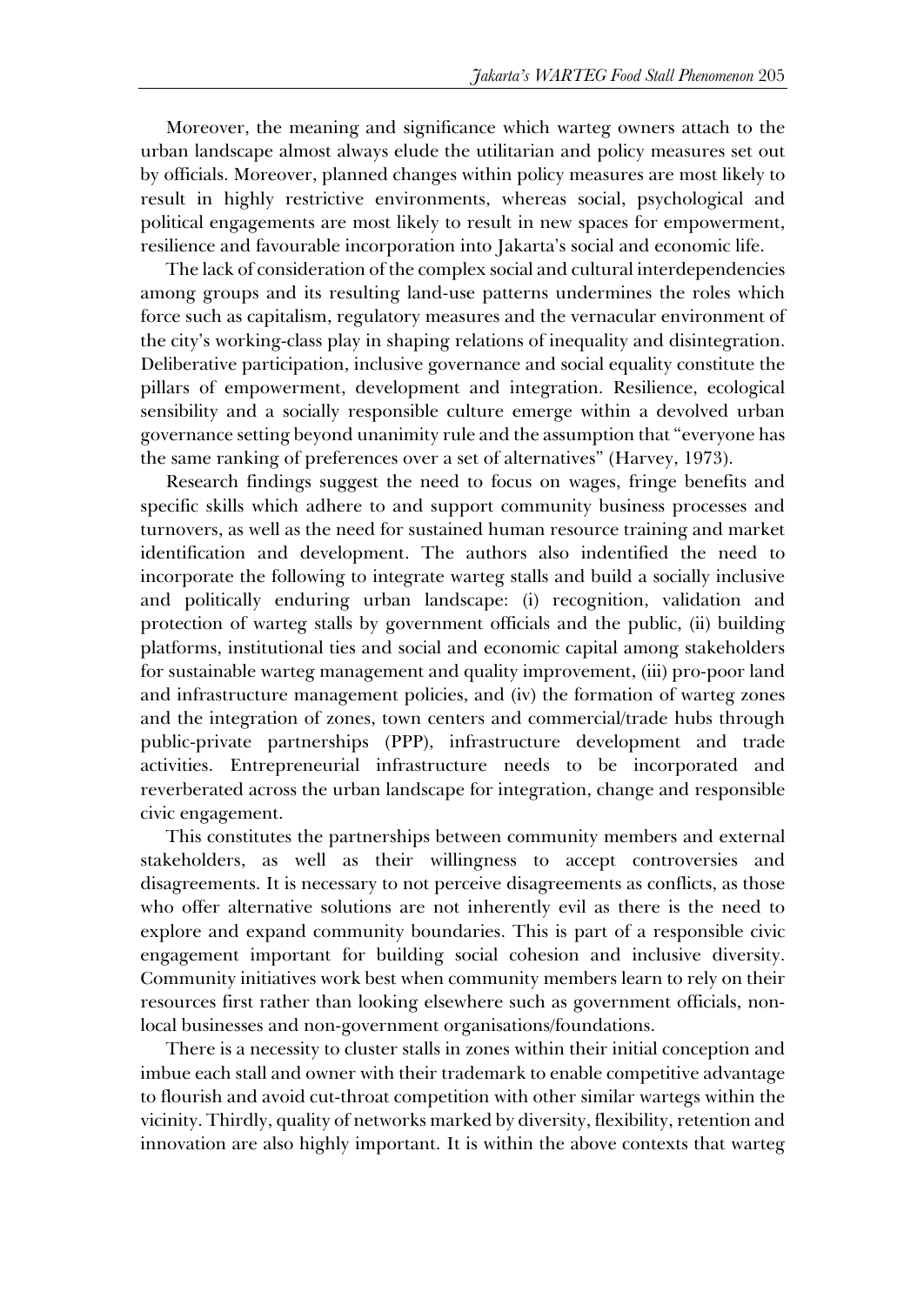enterprises are empowered, improved and integrated into the city's social and economic life.

#### **References**

- Acemoglu, D. and Robinson, J.A. (2012), *Why nations fail: the origins of power, prosperity and poverty*, New York, Crown.
- Agrawal, A. (2008), *Environmentality: technologies of government and the making of environmental subjects*, Oxford, Oxford University Press.
- Bebbington, A.J. (2006), "Local capacity, village governance and the political economy of rural development in Indonesia", *World Development,* vol. 34, no. 11, p. 1958-1976.
- Bebbington, A.J. and Batterbury, S.P.J. (2001), "Transnational livelihoods and landscapes: political ecologies of globalization", *Ecumene,* vol. 8, no. 4, p. 369- 380.
- Bedner, A. (2018), "Indonesian land law: integration at last? And for whom?" in J.F. McCarthy and K. Robinson (eds.) *Land and development in Indonesia: searching for the people's sovereignty*, Singapore, ISEAS Press, p. 63-92.
- Birch, E. (ed) (2009), *The Urban and Regional Planning Reader*, New York, Routledge Urban Reader Series.
- Blakely, E. and Bradsaw, T. (2002), *Planning Local Economic Development: Theory and Practice*, London, Sage Publications.
- Deininger, K. (2003), *Land Policies for Growth and Poverty Reduction*, London, Oxford University Press.
- Deves, N. and Rakodi, C. (eds) (1992), *Managing Fast Growing Cities: New Approaches to Urban Planning and Management in the Developing World*, New York, Longman Scientific and Technical.
- El Swaify, S. (1983), "Soil erosion by water" in R. Carpenter (ed.) *Natural systems for development*, London, MacMillan, p. 99-159.
- Etzioni, A. (ed.) (1968), *The active society: a theory of societal and political processes,* London, Collier-McMillan.
- Fay, C. (2018), "Emerging options for the recognition and protection of indigenous community rights in Indonesia" in J.F. McCarthy and K. Robinson (eds.) *Land and development in Indonesia: searching for the people's sovereignty,*  Singapore, ISEAS Press, p. 91-112.
- Fetterman, D. (1989), *Ethnography: step by step*, Thousand Oaks, Sage.
- Friedmann, J. (1992), *Empowerment: The Politics of Alternative Development*, Cambridge, Massachusetts, Blackwell Publication.
- Granovetter, M. (ed) (2017), *The Sociology of Economic Life*, Philadelphia, Pennsylvania, Westview Press.
- Harmon, M. (1986), *Organization theory for public administration*, Boston, Little Brown and Company.
- Harvey, D. (1973), *Social Justice and the City,* Baltimore, John Hopkins University Press.